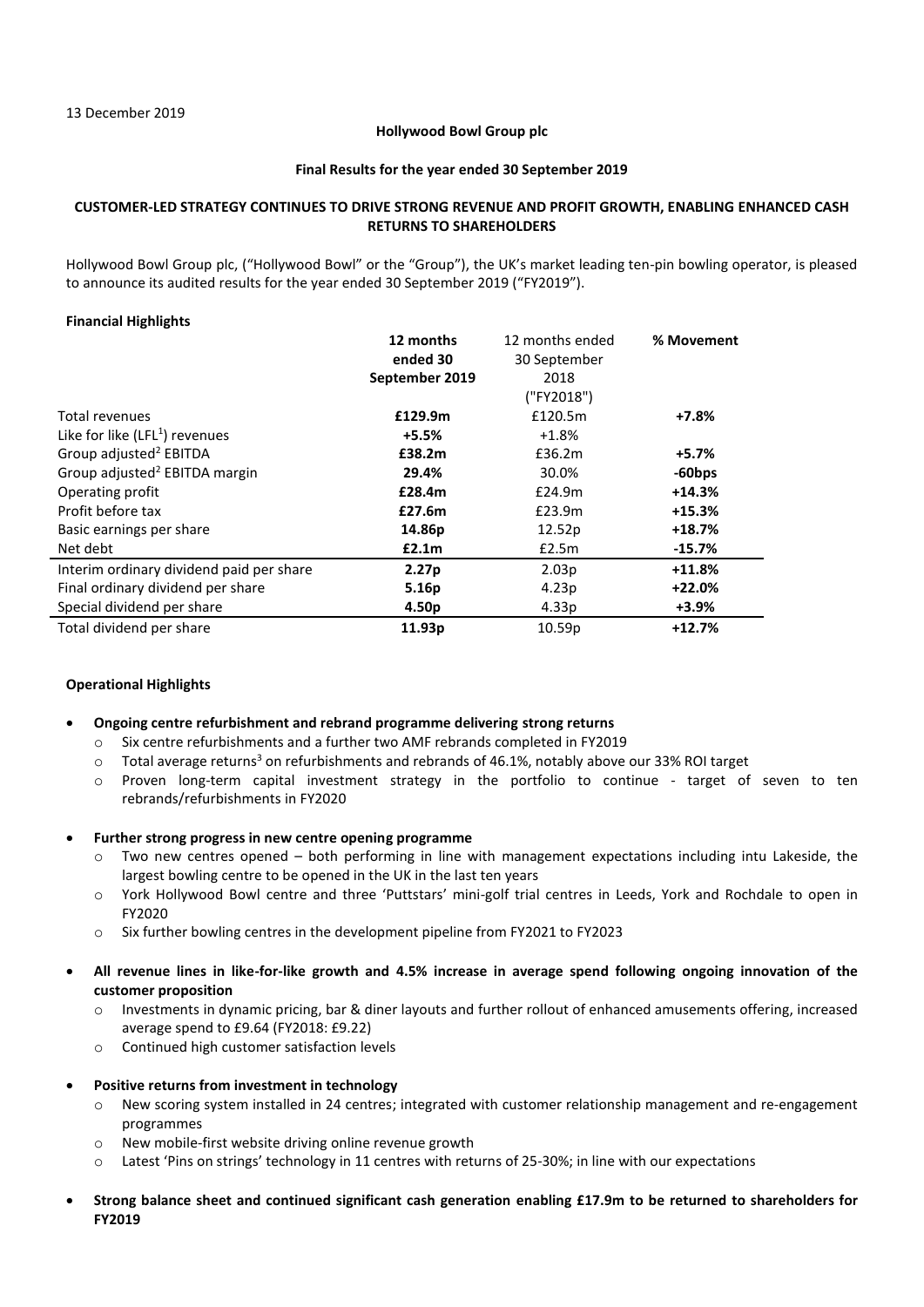o Total of £47.7m cash returned to shareholders since IPO representing 19.9% of the Company's market capitalisation at IPO

# • **Group well positioned for the future with a positive outlook**

- Continued execution of clear, customer-led strategy, leading the market in scale, performance and value for money experience
- o Further strong financial performance to be driven by our proven ongoing capital investment programme
- $\circ$  Solid start to the new financial year with trading in line with the Board's expectations

# **Stephen Burns, Chief Executive of Hollywood Bowl Group, commented:**

*"I am delighted to report another year of strong profitable and cash generative growth, demonstrating the consistent delivery of our proven, customer-led strategy. In addition to driving these further strong returns, we also achieved excellent customer feedback following the ongoing investment in our centres, further innovation of our industry-leading customer proposition and the continued development of our team members. We also increased the size of our portfolio to 60 high-quality, all profitable centres. As a result of this strong financial and operational performance, we are delighted to announce a special dividend for the third consecutive year, which will result in a total of £47.7m being returned to shareholders since IPO.*

*"In addition to our new bowling centre pipeline, we look forward to the FY2020 launch of three trial Puttstars mini-golf centres, as we look to leverage our operational expertise to offer another family focused, value for money, leisure experience.*

*"We have made a solid start to the new financial year and we expect to make further progress in our ongoing refurbishment programme, investment in technology and continued roll out of customer innovations. I am confident that we will continue to deliver value for all of our stakeholders."*

- 1. LFL revenue growth is total revenue excluding any new centres, closed centres, acquisitions and any leap year effect. New centres are included in the LFL growth calculation for the period after they complete the calendar anniversary of their opening date. The comparable results of these new centres for the prior period are also included. Closed centres are excluded in the year of closure and prior year.
- 2. Group adjusted EBITDA (earnings before interest, tax, depreciation and amortisation) reflects the underlying trade of the overall business. It is calculated as operating profit plus depreciation, amortisation, loss on disposal of property, plant and equipment and software, and any exceptional costs, and is considered by management to be a measure investors look at to reflect the underlying business. A reconciliation between Group adjusted EBITDA and statutory operating profit is provide in note 3 to the financial statements.
- 3. Returns are calculated as the incremental EBITDA in the first 12 months post the completion and relaunch of the refurbishment, divided by the capital expenditure spent on the refurbishment. The incremental EBITDA is calculated by comparing the refurbished centres LFL revenue growth post refurbishment, against the centres that have not been invested in during the previous 18 months, and then applying the gross profit % for each revenue line.

# **Enquiries**

# **Hollywood Bowl Group**

Stephen Burns, Chief Executive Laurence Keen, Chief Financial Officer Mat Hart, Chief Marketing and Technology Officer

# **Tulchan Communications**

James Macey White Elizabeth Snow Amber Ahluwalia

via Tulchan Communications

+44 (0) 207 353 4200

### **CHAIRMAN'S STATEMENT**

### **Another great year**

Following our third full year as a listed business, I am delighted to report another strong financial and operational performance. The Group has continued to make good progress with its customer-led strategy, delivering returns from product innovations, new centre openings and its refurbishment and rebrand programme.

Our unwavering focus on this established strategy, coupled with the continued effective deployment of capital, has resulted in the delivery of like-for-like (LFL)<sup>1</sup> revenue growth of 5.5 per cent, Group adjusted EBITDA<sup>2</sup> growth of 5.7 per cent and profit before tax growth of 15.3 per cent.

A myriad of activities come together to deliver excellent customer experience, but there are key components that drive the successful implementation of our strategy. At the heart of what we do are our team members who operate the centres and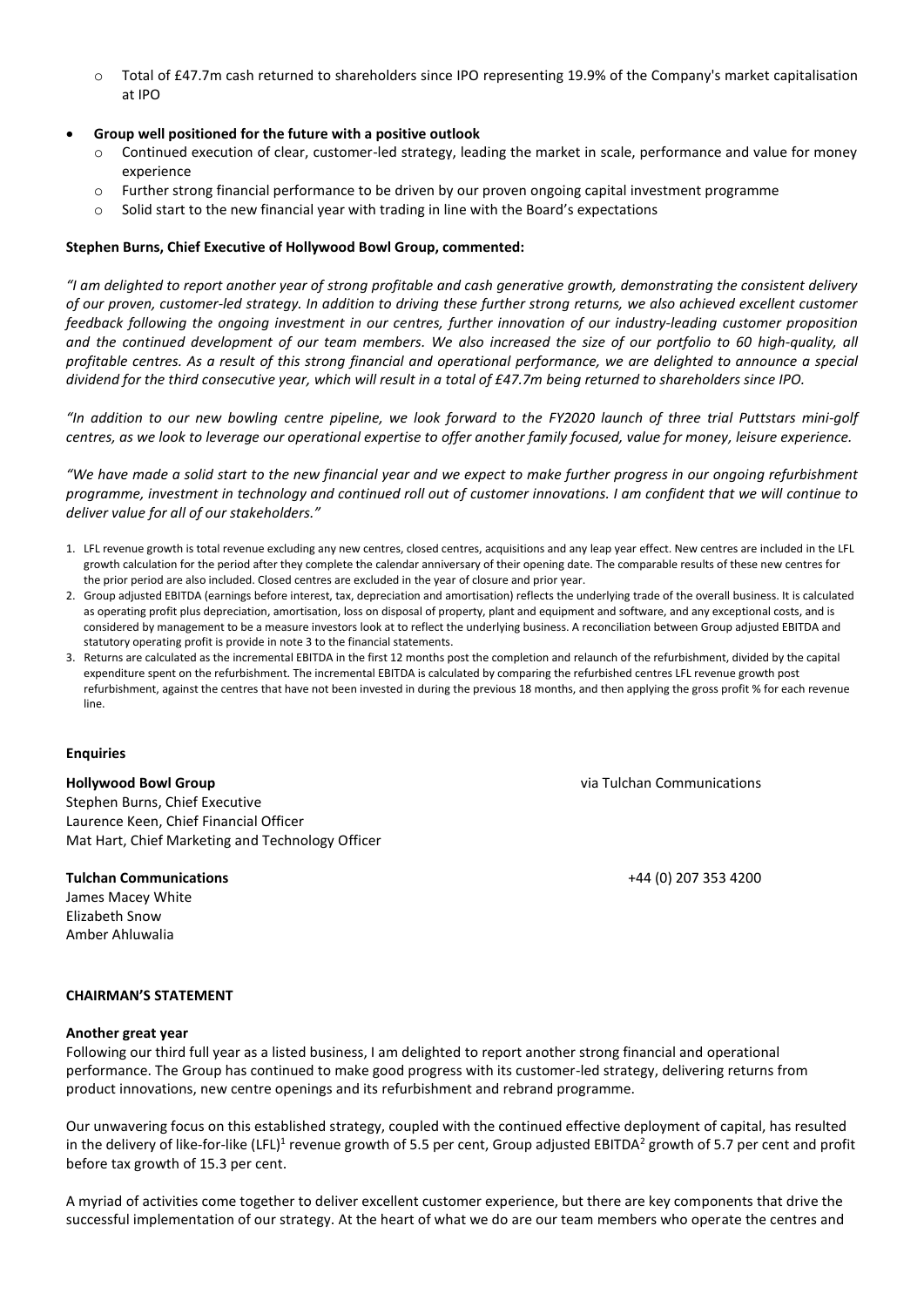the support centre on a daily basis. I am pleased to say that with our industry-leading team member retention figures, we have established ourselves as a great company to work for. But we do not rest on our laurels, and strive to be ranked amongst the very best. This year we have launched a number of initiatives focused on team member engagement and on delivering competitive team member benefits. We are seeing a clear response to this with our continually improving customer experience scores, improvements in team member retention and market-leading financial performance.

We continue to invest in our centres too; in some cases revisiting centres we first invested in some five or more years ago. The returns delivered continue to be excellent, with an average return on refurbishments and rebrands this year of 46.1 per cent. This has been achieved through continued innovation in our refurbishment programme including reconfiguring layouts and maximising the space available. A great example is the recent investment in Leicester, one of our top-performing centres, where, by combining the bar and diner, we created space for two additional lanes, increased the number of amusement machines and improved customer service. Leicester is on track to deliver payback within two years.

Another terrific example of continued investment into our existing portfolio can be seen at our Peterborough centre. We have invested £300,000 to create a more modern and contemporary feel by removing internal walls, opening up the concourse, expanding the amusement offering, adding modern finishes and colours and applying the Hollywood Bowl branding. The result has been a revitalised centre delivering a return above our expectations.

These investments have been combined with product innovations including, but not limited to, 'Pins on strings' and a new scoring system. Both initiatives deliver an improved customer experience. 'Pins on strings' is a great example of industry norms being challenged and, through careful and methodical installation, we are seeing improving customer experience scores around our core bowling product, operational efficiencies and increased acceptance from even the most hardened league bowlers.

Two new centres have been added during the year – at intu Watford and intu Lakeside. Both are the embodiment of product innovation and evolution, providing the opportunity to test new technology and our ever-improving digital application and strategy. Given the opportunity, I urge you to visit these sites to see the latest iterations in bowling – they are very exciting both for the customer experience they offer and for their financial payback.

As a team, we thrive on the challenge of maximising returns from our strategy. We review the competitive landscape constantly and investigate all opportunities that are for sale or potentially for sale. Currently these are of limited interest, as we believe we can generate higher returns from our organic rollout strategy. We have also developed a new mini-golf concept, 'Puttstars', which represents an exciting opportunity to create an additional but complementary aspect to our Hollywood Bowl centres. The three trial sites in Leeds, York and Rochdale, will open in FY2020 and we look forward to reporting on progress.

At our recent year-end centre manager conference – where we report on, and celebrate, the year just completed and launch the year ahead – we talked at length about "continuous improvement" and "incremental marginal gains". The leadership teams created strategies and actions to implement changes and improvements in our operational model to deliver another year of successful performance. An important aspect of this conference is the celebration of achievements, resulting in a team of winners going to the Disney Institute to discover new ideas for our continuous improvement.

Our position as market leader continues to be reinforced by our performance. The significant cash generation from our business and returns from our ongoing investment programme, have enabled the Board to recommend a special dividend of 4.50 pence per share for FY2019 alongside an increase in the final ordinary dividend to 5.16 pence per share. Along with the interim dividend, this will mean a total dividend of 11.93 pence for FY2019, up 12.7 per cent on FY2018.

I look forward to the year ahead with great enthusiasm and optimism. We are well placed to increase shareholder value through the continued execution of our customer-led strategy, planned effective investment and our highly motivated and engaged team. As well as to our wider team, my thanks go to the senior leadership team of Stephen, Laurence, Mat, Mel and Darryl, whose leadership and example are the personification of the culture and determination to succeed that defines Hollywood Bowl Group.

# **PETER BODDY**

### CHAIRMAN

### 13 December 2019

- 1. LFL revenue growth is total revenue excluding any new centres, closed centres, acquisitions and any leap year effect. New centres are included in the LFL growth calculation for the period after they complete the calendar anniversary of their opening date. The comparable results of these new centres for the prior period are also included. Closed centres are excluded in the year of closure and prior year.
- 2. Group adjusted EBITDA (earnings before interest, tax, depreciation and amortisation) reflects the underlying trade of the overall business. It is calculated as operating profit plus depreciation, amortisation, loss on disposal of property, plant and equipment and software, and any exceptional costs, and is considered by management to be a measure investors look at to reflect the underlying business. A reconciliation between Group adjusted EBITDA and statutory operating profit is provided in note 3 to the financial statements.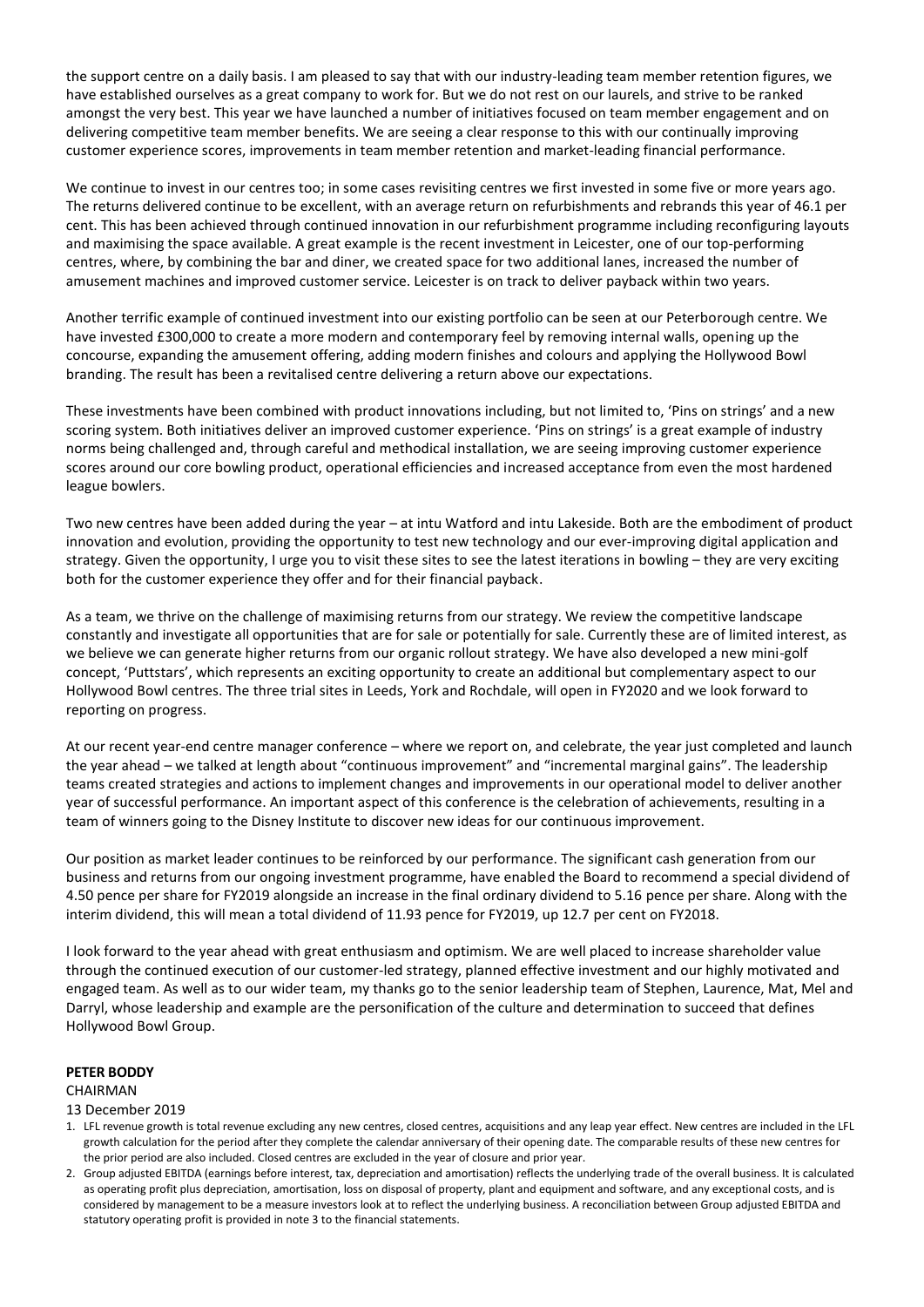### **CHIEF EXECUTIVE'S REVIEW**

It is pleasing to report on another very successful year for Hollywood Bowl Group, which continues to be a dynamic and ambitious business that delivers a fantastic value-for-money family entertainment experience to its customers. We maintain a daily focus to improve the quality of our environments and the experience we provide for those who choose to spend their leisure time with us. Our continued growth has been delivered by executing a clear and consistent strategy to provide a customer-led product delivering a best-in-class experience, tailored to the different needs of our customer groups. Our growth provides further evidence of our ability to grow market share, refine our offering through our rebrand and refurbishment programme, and provide an industry-leading competitive socialising experience to a wide customer demographic.

The Group saw all revenue lines increase on a LFL<sup>1</sup> basis for FY2019. Our continued strong sales and profitability has come as a result of:

### **Revenue Growth**

- We grew game volumes by 3.1 per cent in FY2019 and our bowling spend per game increased by 2.6 per cent.
- This was supported by the continued enhancements to our dynamic pricing structure, including offering deeper discounts for the lower demand periods.
- Bar & diner spend per game grew by a combined 3.1 per cent last year as a result of the bar product changes made during the second half of last year. This, coupled with investment in our diner layouts, helped extend customer dwell time.
- Continued innovation and investment in our ancillary product offering helped drive an increase in overall spend per game from £9.22 to £9.64 in FY2019.

### **Innovation**

- New competitive gaming concepts in both video and the redemption offer, coupled with a fantastic plush product range following a strong cinema film slate, helped drive amusement spend per game up 10.6 per cent year-on-year.
- Learnings from the cashless trials put in place last year continue to drive returns, with contactless change machines reducing the barriers to play.

### **Customer Engagement**

- The way we attract new customers and re-engage with existing guests through our digital marketing and Customer Relationship Management (CRM) activity. Our programmatic advertising campaign has driven increased revenues and improved return on spend ratios against last year. Our automated and tactical email campaigns also delivered increased revenues driven by the expansion of our database, which now stands at over two million contacts, improved targeting and further investment in the digital marketing team.
- Continuing to provide the highest levels of customer service. This drives up spend per game, the quality of our database and customers' propensity to recommend Hollywood Bowl to their friends. Our overall customer satisfaction levels have increased once again this year which has helped drive up spend per game.

### **Market**

Hollywood Bowl Group remains the UK's top ten-pin bowling operator, trading from 60 high-quality, all profitable, family entertainment centres located throughout the length and breadth of the country. Competitive socialising has cemented itself as its own sub-sector in the leisure market over the last two years, and we are well positioned to capitalise on this trend. Bowling is unique in that it appeals to a wide demographic, has a relatively low price point which makes it a family-accessible activity and is simple to understand and play (albeit tricky to truly master!), which makes it appealing to all ages.

Our strong covenant, reinvestment profile and portfolio track record make us an attractive tenant for landlords. With the increase in space available from the market realignment in retail and casual dining, continued consumer interest and relatively low penetration rates compared with cinema, our opportunity to continue to grow the overall bowling market is strong.

# **Enhancing our estate and customer experience**

The quality of our estate is a Hollywood Bowl hallmark. We completed six refurbishments and two AMF rebrands in the year and are on track to deliver on our targeted 33 per cent return on investment. From the learnings made over the last cycle of investment, we have made a number of changes to the latest centres to benefit from a refurbishment; combining the bar and diner, creating a smoother customer journey and freeing up space for enlarged amusement areas. This also enabled us to add additional bowling lanes in two centres this year, with similar plans for three other centres in FY2020, including Sheffield pre-Christmas 2019.

We opened two new centres during the period. Hollywood Bowl Watford, located at the intu shopping centre scheme, boasting 14 lanes over 20,000 square feet, was opened in December 2018. We also celebrated the opening of our 60th Hollywood Bowl site, at intu Lakeside, in March 2019. At 34,000 square feet and 24 lanes, Lakeside is the largest bowling centre to be opened in the UK in the last ten years. Both centres are trading well and in line with our expectations. The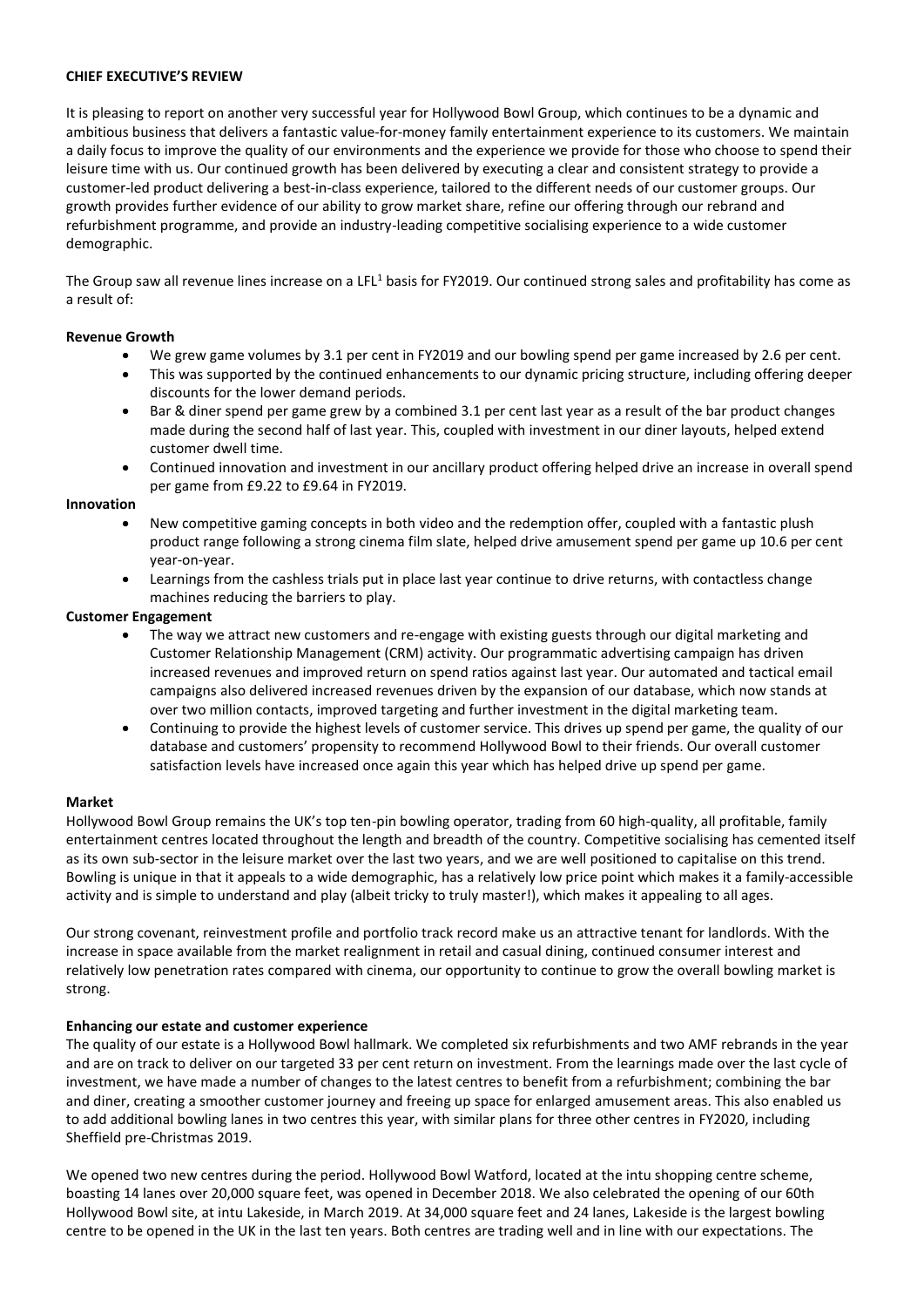centre in Lakeside saw the first trial installation of 'Hyper Bowl' across six lanes. Hyper Bowl is an innovative product that has different game formats and scoring technology. We plan to install Hyper Bowl as an option across all the lanes at our centre in Norwich in FY2020 to fully test the concept.

### **Investment in people**

Hollywood Bowl is a people business, from our customers to our team, and the attraction and retention of top talent is at the top of the leadership agenda. I am incredibly fortunate to be supported by an entrepreneurial team who look for continuous improvement in our customer offering, and I thank them for their hard work and determination over the last twelve months.

Our industry-leading top talent programmes have helped support our growth this year, with 48 per cent of all management roles filled internally and 184 team members joining one of our management development programmes. With record low unemployment, competition for team members for entry-level roles continues to be high within the market. As a consequence, we have improved our pay and reward structures to ensure we are offering a competitive basic salary with the opportunity to earn service and profit-related bonuses throughout the organisation.

### **Investment in technology**

We continue to innovate, enhancing the customers' digital journey adding to their 'real world' bowling fun. We have made some big improvements to our proposition this year including the launch of a new mobile-first website which has supported continued revenue growth through our online sales channel. The rollout of our new scoring system continues at pace, with 24 centres now benefiting from the technology that joins the scoring system in-centre with our CRM capabilities; 50 per cent of the estate will have the new system by the end of calendar year 2019, with the rollout to be completed across the estate over the next 18 months. Our in-centre digital merchandising has been well received by our customers, with digital leader boards linked to the scoring system, dynamic advertising of products and data capture kiosks adding to the overall experience and atmosphere of our contemporary environments.

We have installed the latest pinsetter technology, version three of the 'Pins on strings' machine, in a further four centres this year after working in partnership with the manufacturer to iron out early issues. We will continue to install this machine in those centres where the freefall pinsetters are reaching the end of their useful economic life, and have plans for installation in a further six centres over the coming year. The returns we have seen from this investment are in line with guidance at 25- 30 per cent.

Supporting our growth in bowling revenue has been the dynamic pricing technology we built into our website and contact centre booking channels. Version four of the initiative launched in 2017 was rolled out to the estate in July 2019.

### **Strategy and new centre openings**

We have a strong pipeline of new bowling and mini-golf centres secured, with an average of two new centres per year to be opened through to FY2023 as anchor leisure tenants. We have also been working hard with our landlords to extend a number of our leases, securing tenure and protecting our property cost exposure.

We are pleased with the progress we have made developing our new indoor mini-golf concept, 'Puttstars'. We believe we have a real opportunity to leverage our knowledge and experience of indoor leisure to create something truly differentiated for our core customer groups as we look to expand our value-for-money offering and benefit from a larger share of the leisure pound. We have agreed leases on three locations – in Thorpe Park, Leeds; York; and Rochdale – that will each open in FY2020 to allow us to robustly test the concept.

### **Brexit**

Continued political uncertainty has had a number of low-level impacts on our business, mainly in the areas of refurbishments, food imports and the recruitment of team members for entry-level roles. But given our low level of reliance on a transient European workforce and the UK or non-European sourcing of the majority of our products, as well as our value-for-money price point, we do not believe the impact of Brexit to be material to our business operations.

### **Outlook**

We are a dynamic and ambitious business and have a well-thought-out, and proven, long-term capital investment strategy to continue the refurbishment of our estate with a target of seven to ten investments in FY2020, as well as the opening of one new bowling centre and three mini-golf centres, that will continue to enhance the quality of our portfolio. Investment in technology will further boost our industry-leading proposition. I am confident that our plan for the coming year will continue our strong growth trajectory, enhance our customer experience even further, strengthen the business and deliver value for our shareholders and other stakeholders.

**STEPHEN BURNS** CHIEF EXECUTIVE OFFICER 13 December 2019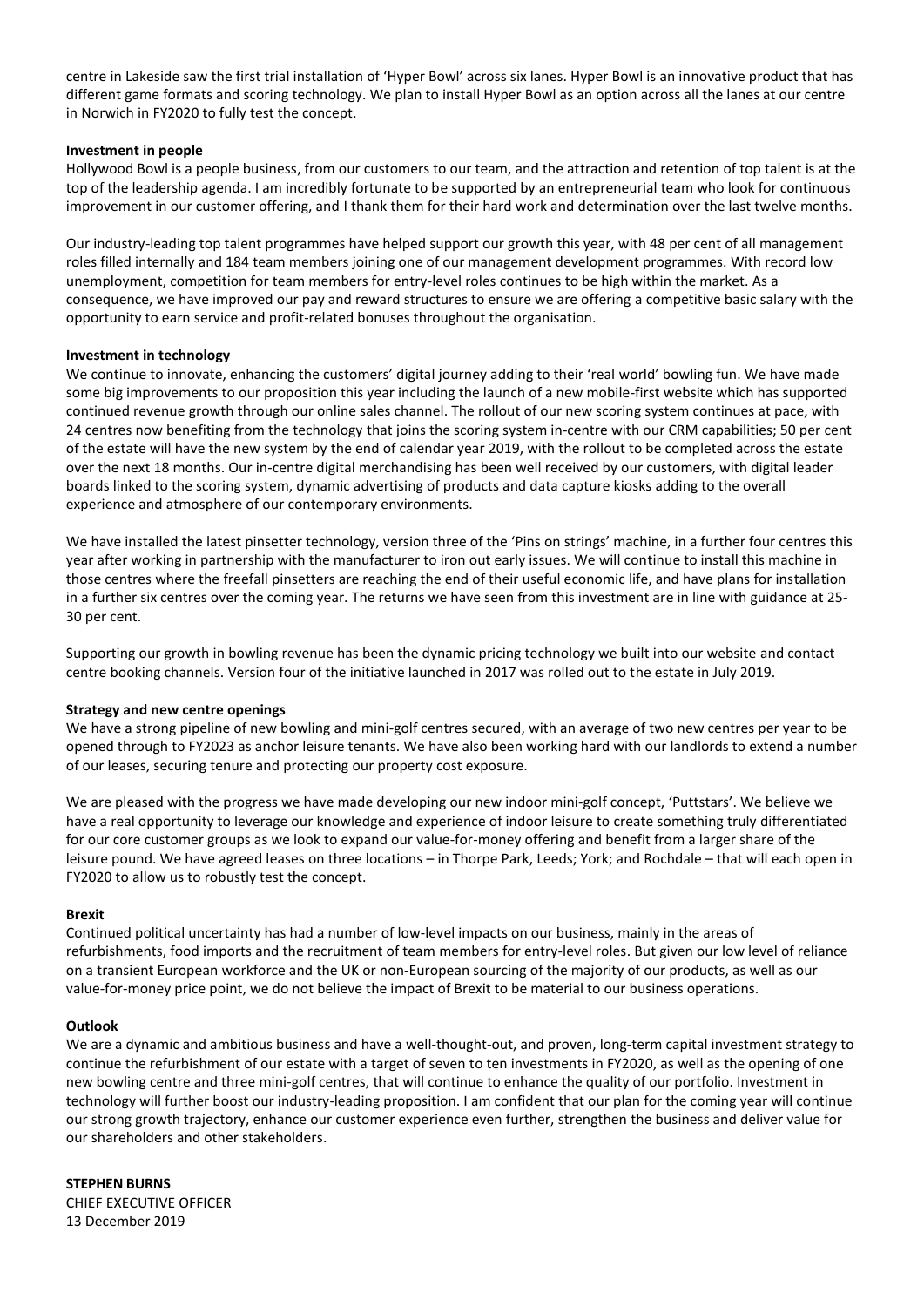1. LFL revenue growth is total revenue excluding any new centres, closed centres, acquisitions and any leap year effect. New centres are included in the LFL growth calculation for the period after they complete the calendar anniversary of their opening date. The comparable results of these new centres for the prior period are also included. Closed centres are excluded in the year of closure and prior year.

### **FINANCE REVIEW**

|                                                     | 30 September 2019 | 30 September 2018 | <b>Movement</b> |
|-----------------------------------------------------|-------------------|-------------------|-----------------|
| Number of centres                                   | 60                | 58                | $+2$            |
| Average spend per game                              | £9.64             | £9.22             | $+4.5%$         |
| Revenue                                             | £129.9m           | £120.5m           | $+7.8%$         |
| Gross profit margin                                 | 85.7%             | 86.1%             | $-0.4%$ pts     |
| Group adjusted EBITDA <sup>1</sup>                  | £38.2m            | £36.2m            | $+5.7%$         |
| Group profit before tax margin                      | 21.2%             | 19.9%             | $+1.3%$ pts     |
| Group profit before tax                             | £27.6m            | £23.9m            | $+15.3%$        |
| Net debt                                            | E2.1m             | £2.5m             | $-15.7%$        |
| Group adjusted operating cash flow <sup>2</sup>     | £25.1m            | £24.7m            | $+1.2%$         |
| Group expansionary capital expenditure <sup>3</sup> | £8.1m             | £4.3m             | +87.6%          |

1. Group adjusted EBITDA (earnings before interest, tax, depreciation and amortisation) reflects the underlying trade of the overall business. It is calculated as operating profit plus depreciation, amortisation, loss on disposal of property, plant and equipment and software, and any exceptional costs, and is considered by management to be a measure investors look at to reflect the underlying business. A reconciliation between Group adjusted EBITDA and statutory operating profit is provided in note 3 to the financial statements.

2. Group adjusted operating cash flow is calculated as Group adjusted EBITDA less working capital movements, less corporation tax paid and maintenance capital expenditure.

3. Group expansionary capital expenditure includes all capital on new centres, refurbishments and rebrands only.

The Group has delivered excellent results for the year to 30 September 2019, with total revenues of £129.9m (+7.8 per cent), Group Adjusted EBITDA<sup>1</sup> of £38.2m (+5.7 per cent) and a record profit after tax of £22.3m (+18.6 per cent).

The Group's highly cash-generative business model continued to deliver strong results, with Group adjusted operating cash flow<sup>2</sup> of £25.1m (FY2018: £24.7m). The increase was driven by a higher Group adjusted EBITDA<sup>1</sup> offset in part by the expected increase of £2.2m, in maintenance capital. This increase comprised the rollout of the new scoring system to 24 centres, as well as the 'Pins on strings' installations in four existing centres, during FY2019. Free cash flow ('FCF') of £14.7m was generated in the year, representing a conversion of 66.1 per cent of profit after tax. FCF is defined as net cash flow pre dividends and exceptional items.

# **Growth drivers**

We are pleased to have delivered record revenues in the year of £129.9m and continue to be encouraged by the LFL performance of the whole estate, as well as our new centres. The total 7.8 per cent revenue growth has been driven through LFL revenues growing at 5.5 per cent as well as 3.1 per cent from new centre openings, offset by the closure of our AMF centre in Gravesend in July 2018 (0.9 per cent).

The increase in LFL revenues, which was seen across all revenue streams, was driven by a combination of growth in game volumes and an increase in average spend per game year-on-year. A total of 13.1m games (FY2018: 12.9m) were played in LFL centres, with LFL average spend per game at £9.61 (FY2018: £9.24).

Total bowling revenue was £64.0m, up 5.7 per cent year-on-year, reflecting increased volume, the continued benefits we have seen from our evolution of dynamic pricing, as well as a small average headline price increase where we have earned the right to do so through our investment programme. This increase was only marginal, as the headline price for an adult game increased from £6.12 to £6.24 (+1.9 per cent), maintaining our position as the cheapest and best value of the three largest branded operators.

Food and drink revenue was £35.0m, up 6.3 per cent on the prior year, as we saw more people choose to spend in this area following the introduction of our new menu and our enhanced bar and diner experience. We are also pleased to see our amusement revenues grow to £30.4m, up 14.0 per cent year-on-year, which followed on from a very strong FY2018. This continues to be an area where innovation is key and we will continue to work with our partners to drive this further in FY2020. Our investment strategy continues to pay back, in both financial terms and customer satisfaction. The benefit of being in the right location, with the right team driving the performance in centres, means we are able to continue to make these transformational investments, with an average spend of £322,000 and paybacks above our target of 33 per cent. During FY2019, we reviewed a number of centres' space utilisation across day parts, which resulted in two centres adding two lanes each, removing the existing bar and diners, creating a new combined offer, which in turn increased the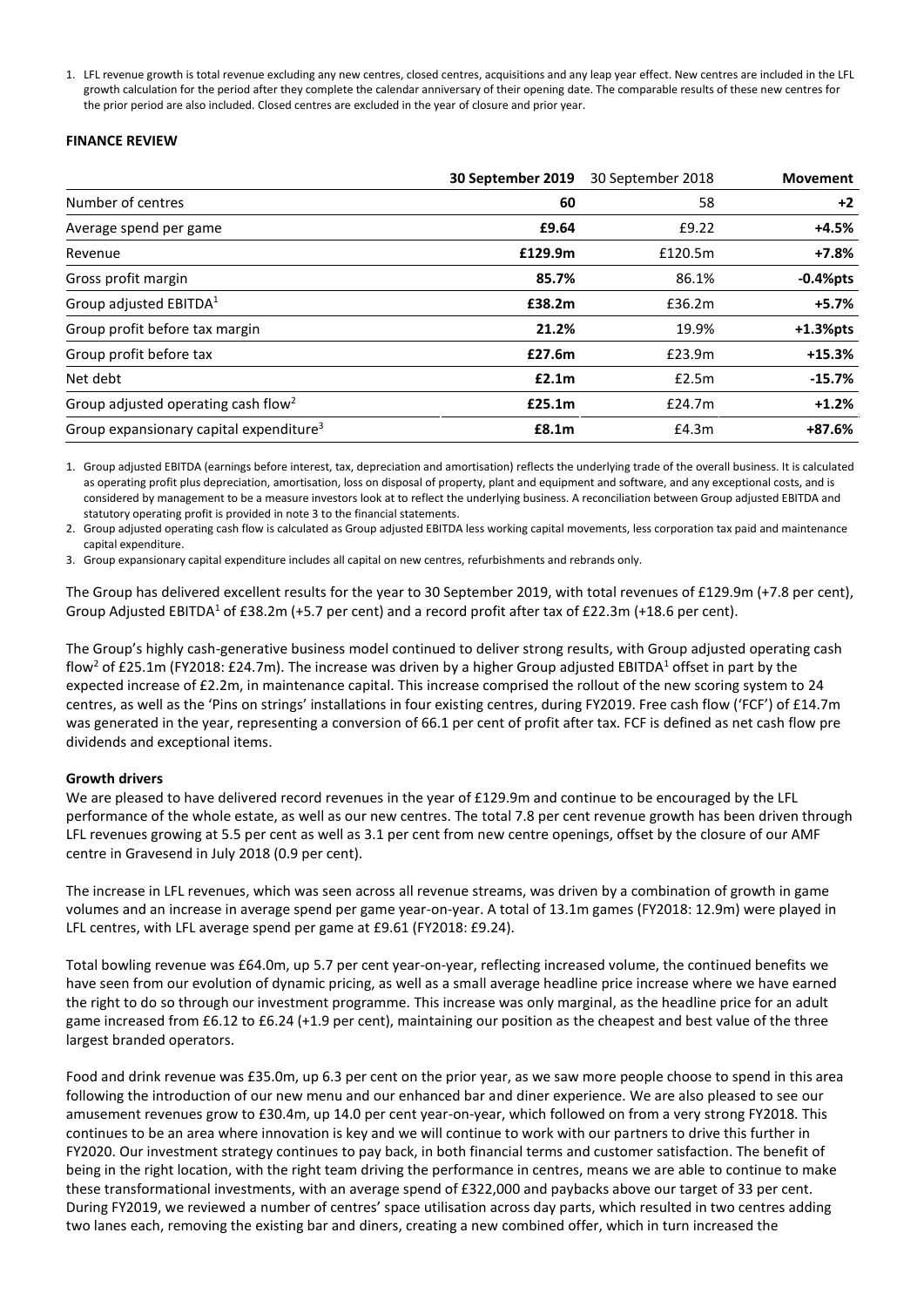amusements capacity. We are reviewing the portfolio to see where this model can be replicated, with two further centres planned for additional lanes in FY2020.

LFL is defined throughout as excluding any new centre openings and closed centres. New centres are included in the LFL growth calculation for the period after they complete the calendar anniversary of their opening date. The comparable results of these new centres for the prior period are also included. Closed centres are excluded in the year of closure and prior year.

### **Gross profit**

Gross profit in the year was up 7.3 per cent, to £111.4m driven through revenue growth in all revenue streams. Gross profit margin of 85.7 per cent was in line with our expectations. This marginal reduction was due to higher growth of our amusement revenue, 6.0 percentage points above the overall LFL growth, with a lower than average margin percentage. Cost of sales includes the cost of food and drink, as well as amusements.

### **Administrative expenses**

Administrative expenses increased by 5.1 per cent on the prior year, to £82.9m (FY2018: £78.9m).

LFL centre administrative expenses increased by £2.6m (4.7 per cent), driven in the main by an increase in employee costs. New centres contributed an increase of £2.0m. These increases were partly netted off by a decrease in depreciation of £1.5m.

The largest cost within administrative expenses continues to be property costs - £30.6m, of which rent accounts for £14.9m (2018: £14.1m). Property costs increased by £1.1m, with LFL only accounting for £0.4m of this, and the balance coming from new centres.

Centre employee costs are the second largest cost within administrative expenses and increased from £22.3m to £25.0m for the 12-month period to 30 September 2019. On a LFL basis, employee costs increased by £2.1m, driven by higher centre level bonuses (£0.8m) and the effect of the April 2019 National Living/National Minimum Wage increases, as well as other centre level inflationary increases (£1.3m). We expect constant centre employee costs in FY2020 to increase by 3.8 per cent.

Corporate costs were in line with our expectations at £11.9m, with the increase year-on-year driven through higher training costs, bonuses due to Group performance and the higher profit share payout on our London O2 management agreement.

### **Group adjusted EBITDA and operating profit**

LFL EBITDA continued to grow and increased by 6.2 per cent (£2.6m) compared with the prior period. This, along with new centres contributing £1.1m and the adjustments noted above, resulted in Group adjusted EBITDA of £38.2m (FY2018: £36.1m), an increase of 5.7 per cent year-on-year. Since listing on the Main Market in September 2016, EBITDA has grown by 30.2 per cent.

Management use EBITDA adjusted for exceptional items (Group adjusted EBITDA<sup>1</sup>) as a key performance measure of the business. With the introduction of IFRS 16 in FY2020, management will be reviewing this measure and its effectiveness as a guide to its investors, given the fact that property rent will be excluded. The Group plans to adopt IFRS 16 using the modified retrospective approach – see below for more detail.

Depreciation and amortisation decreased by £1.5m to £9.5m. As part of the introduction of 'Pins on strings' within the estate, we have reviewed the useful economic life of our current mechanical pinspotters to ensure that we are depreciating them appropriately. This review has led to management determining a shorter life for these assets, and therefore an accelerated depreciation charge in the year of £245,899 for FY2019. This, in turn, should mean there is no write-off necessary when the mechanical pinspotters are removed.

Operating profit margin increased to 21.9 per cent from 20.6 per cent in the prior year, whilst operating profit grew to a record £28.4m in FY2019, up 14.3 per cent compared with the same period last year.

|                                                    | 30 September 2019<br>$\overline{f'}$ 000 | 30 September 2018<br>2000 |
|----------------------------------------------------|------------------------------------------|---------------------------|
| Operating profit                                   | 28,444                                   | 24,892                    |
| Depreciation                                       | 9,041                                    | 10,494                    |
| Amortisation                                       | 502                                      | 504                       |
| Loss on property, plant and equipment and software | 596                                      | 148                       |
| <b>EBITDA</b>                                      | 38,583                                   | 36,038                    |
| <b>Exceptional items</b>                           | (380)                                    | 118                       |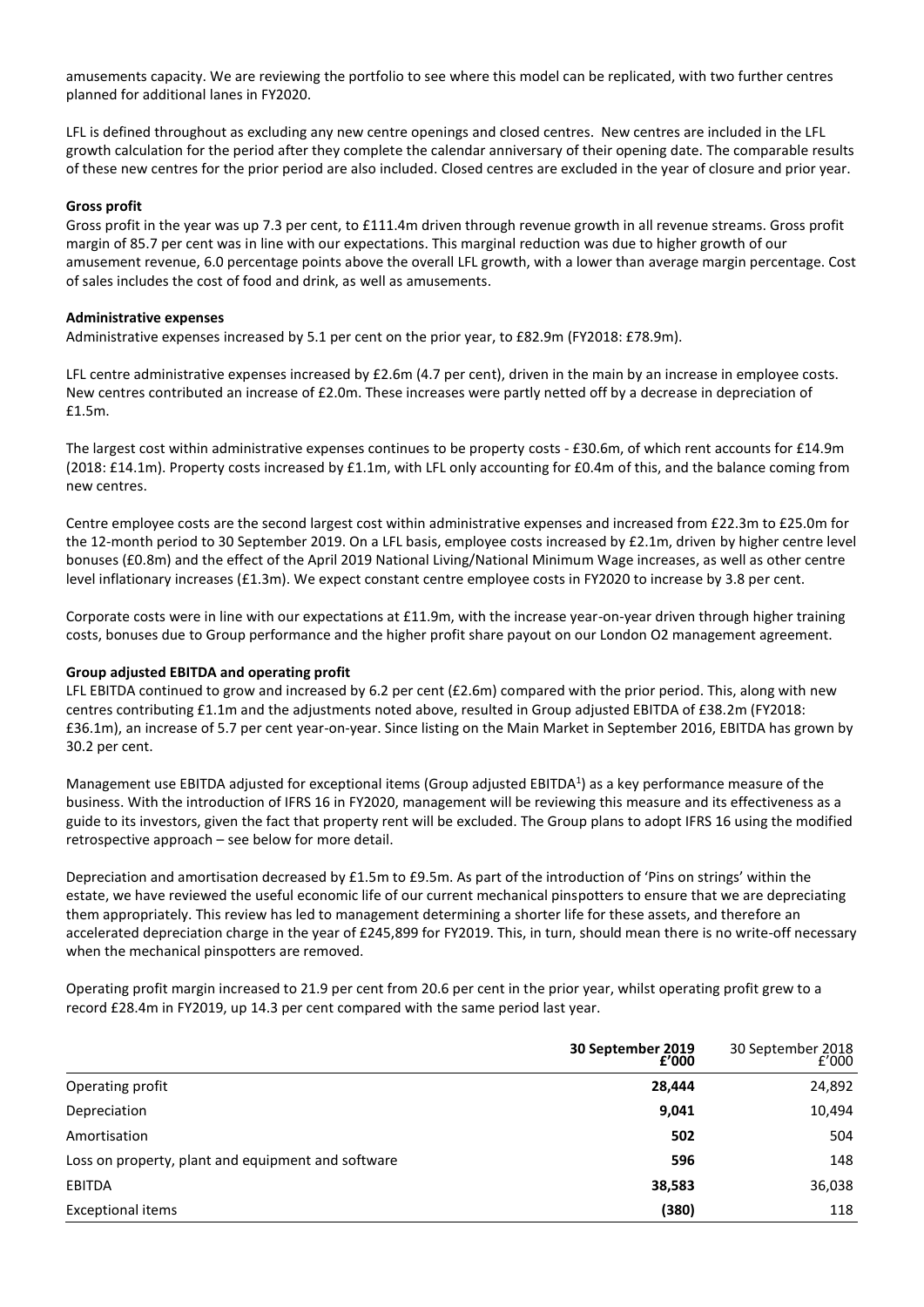| Group adjusted EBITDA | 38,203 | 36.156 |
|-----------------------|--------|--------|
|                       |        |        |

# **Exceptional costs**

Exceptional costs for the period continue to be recognised in adherence with the policy stated in the FY2018 Annual Report. The VAT rebate shown in the period relates to a one-off retrospective reclaim in respect of unclaimed input VAT on professional fees.

|                                                              | 30 September 2019<br>2000 | 30 September 2018<br>2000 |
|--------------------------------------------------------------|---------------------------|---------------------------|
| VAT rebate $1$                                               | 380                       |                           |
| Non-recurring expenditure on strategic projects <sup>2</sup> |                           | (118)                     |
|                                                              | 380                       | (118)                     |

1. The Group was able to make a non-recurring retrospective reclaim in respect of unclaimed input VAT on professional fees.

2. Costs (comprising legal and professional fees) relating to an aborted acquisition.

### **Share-based payments**

During the year, the Group granted further Long term Incentive Plan ('LTIP') shares to the senior leadership team, including the CEO and CFO. These awards vest in three years providing continuous employment during this period and certain performance conditions are attained relating to earnings per share (EPS), as outlined in the remuneration report. The Group recognised a charge of £633,075 (FY2018: £403,537) in relation to these non-cash share-based payments.

We opened our second Sharesave scheme to all team members in February 2019, which will vest in three years subject to continued employment. The Group recognised a charge of £28,707 (FY2018: £15,498) in relation to the Sharesave scheme. None of the non-cash costs are classified as exceptional costs.

# **Finance costs**

Finance costs decreased from £1.1m to £1.0m as a result of margin reductions in line with the bank quarterly covenant tests. The Group currently has gross debt of £27.0m with a further £1.5m to be repaid during FY2020. The Group has an undrawn revolving credit facility of £5.0m and capital expenditure facility of £5.0m. The current facilities agreement matures in September 2021.

### **Taxation**

The tax charge for the year increased to £5.3m, as a result of the higher profits. This charge represents an effective tax rate on statutory profit before tax of 19.2 per cent.

# **Earnings**

Profit before tax for the year was £27.6m, which was £3.7m (+15.3 per cent) higher than the comparable period in the prior year, as a result of the factors discussed above.

The Group delivered an increased profit after tax of £22.3m (2018: £18.8m) and basic earnings per share was 14.86 pence (FY2018: 12.52 pence).

# **Capital expenditure**

Total net capital expenditure for the year amounted to £16.7m (FY2018: £11.0m), including £5.4m (net of landlord contributions) compared with £1.0m (net of landlord contributions) in the prior year, in relation to the opening of two new centres as well as some costs for the FY2020 openings (£1.3m).

During FY2019 we also continued with our refurbishment and rebrand programme, spending a total of £2.7m on the eight centres that were invested in. As highlighted at the FY2018 results, the Group is rolling out a new scoring system across the estate, with 24 centres benefiting during this financial year. We rolled out the new 'Pins on strings' version to four further existing centres this year. Combined, these two initiatives cost £2.6m. This now gives us the confidence to continue with the 'Pins on strings' rollout, and at least six further existing centres will receive these machines during FY2020, adding to the 11 centres already so equipped. Both the scoring and 'Pins on strings' capital expenditures are classified within maintenance capital expenditure.

### **Cash flow**

The Group continues to be highly cash generative, driven by its strong operating margins and low annual working capital movements. Group adjusted operating cash flow for the year ended 30 September 2019 was £25.1m and FCF was £14.7m.

|                       | 30 September 2019<br>£'000 | 30 September 2018<br>f'000 |
|-----------------------|----------------------------|----------------------------|
| Group adjusted EBITDA | 38.203                     | 36,156                     |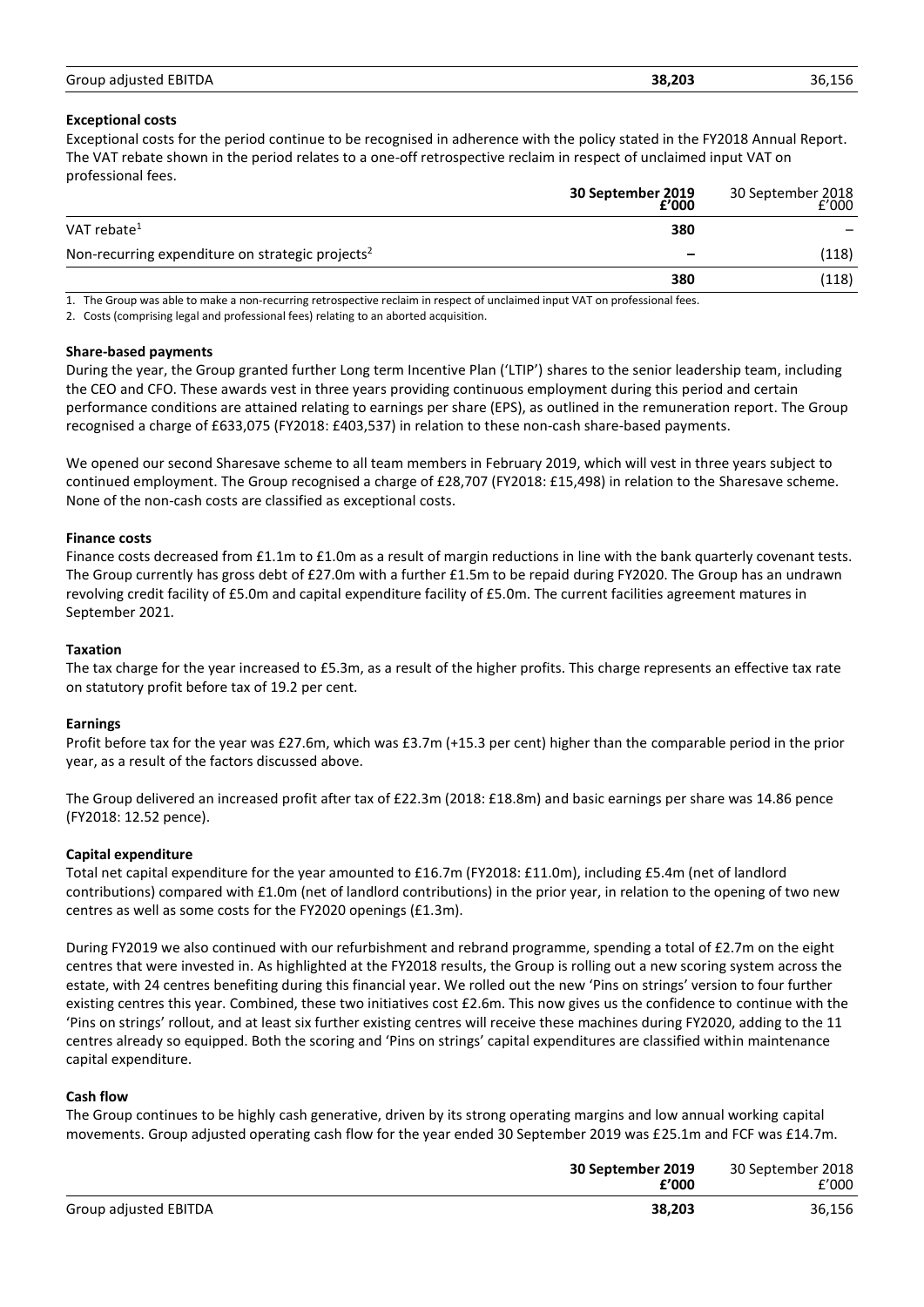| Movement in working capital <sup>1</sup>     | 971       | 278       |
|----------------------------------------------|-----------|-----------|
| Maintenance capital expenditure <sup>2</sup> | (8,606)   | (6,660)   |
| Taxation                                     | (5, 518)  | (5,030)   |
| Adjusted operating cash flow $(OCF)^3$       | 25,050    | 24,744    |
| <b>Adjusted OCF conversion</b>               | 65.6%     | 68.4%     |
| Expansionary capital expenditure             | (8,098)   | (4,316)   |
| Disposal proceeds                            |           | 24        |
| Net interest paid                            | (711)     | (606)     |
| Cash flows from financing activities         | (1,500)   | (1,500)   |
| Free cash flow                               | 14,741    | 18,347    |
| <b>Exceptional items</b>                     | 390       | (234)     |
| Dividends paid                               | (16, 244) | (13, 964) |
| Net cash flow                                | (1, 113)  | 4,148     |

1. Working capital excludes any exceptional items. These are noted separately above. Working capital includes an amount relating to share based payments for LTIPs of £0.6m in FY2019 (FY2018: £0.4m).

2. In this table, maintenance capital expenditure includes amusements capital expenditure and amusement disposal proceeds.

3. Adjusted operating cash flow is calculated as Group adjusted EBITDA less working capital, maintenance capital expenditure and taxation. This represents a good measure for the cash generated by the business after taking into account all necessary maintenance capital expenditure to ensure the routine running of the business. This excludes one-off exceptional items and net interest paid.

This cash generation in the past 12 months has resulted in a decrease in net debt to £2.1m, compared to the period to 30 September 2018.

### **Dividend and special dividend**

As set out at IPO in September 2016, the Board has adopted a progressive ordinary dividend for the Group, reflecting its strong cash flow and profit, whilst allowing it to retain sufficient capital to fund its investment in existing centres as well as new centres, all to drive the long-term sustainable profitability of the business.

Reflecting the Board's continued confidence in the Group, as well as the strong results for the year ended 30 September 2019, the Board is recommending a final ordinary dividend of 5.16 pence per share, giving a total ordinary dividend for the year of 7.43 pence per share.

The final dividend will be paid, subject to shareholder approval at the Company's AGM on 30 January 2020, on 19 February 2020 to shareholders on the register on 31 January 2020.

Our capital and cash allocation policy remains as below, with our top priority being to maintain a strong balance sheet. As at 30 September 2019, net debt stood at £2.1m (0.05 times Group adjusted EBITDA).

# **Our priorities for use of cash**

- capital investment in existing centres as well as new centre opportunities;
- appropriate acquisition opportunities;
- to pay and grow the ordinary dividend every year within a cover ratio of approximately two times; and
- thereafter, any excess cash will be available for additional distribution to shareholders as the Board deems appropriate.

To the extent that there is surplus cash within the business, the Board continues to expect to return the surplus to shareholders. In line with this strategy, this year the Board has proposed a special dividend of 4.50 pence per share be paid to shareholders alongside the ordinary dividend. All the dividend will be paid using cash on the balance sheet.

This will mean that the since IPO, up to and including FY2019, the Group has returned a total of £47.7m in dividends to shareholders.

### **IFRS 16**

The financial statements for FY2019 have been prepared based on the application of IAS 17, and the Group will adopt IFRS 16, the new financial reporting standard for leases, for FY2020.

IFRS 16 has no effect on how the business is run; there will be no change to the Group's cash flows and its growth plans. IFRS 16 does, however, have an effect on the assets, liabilities and income statement of the Group, and there are also changes to the classification of cash flows relating to lease contracts.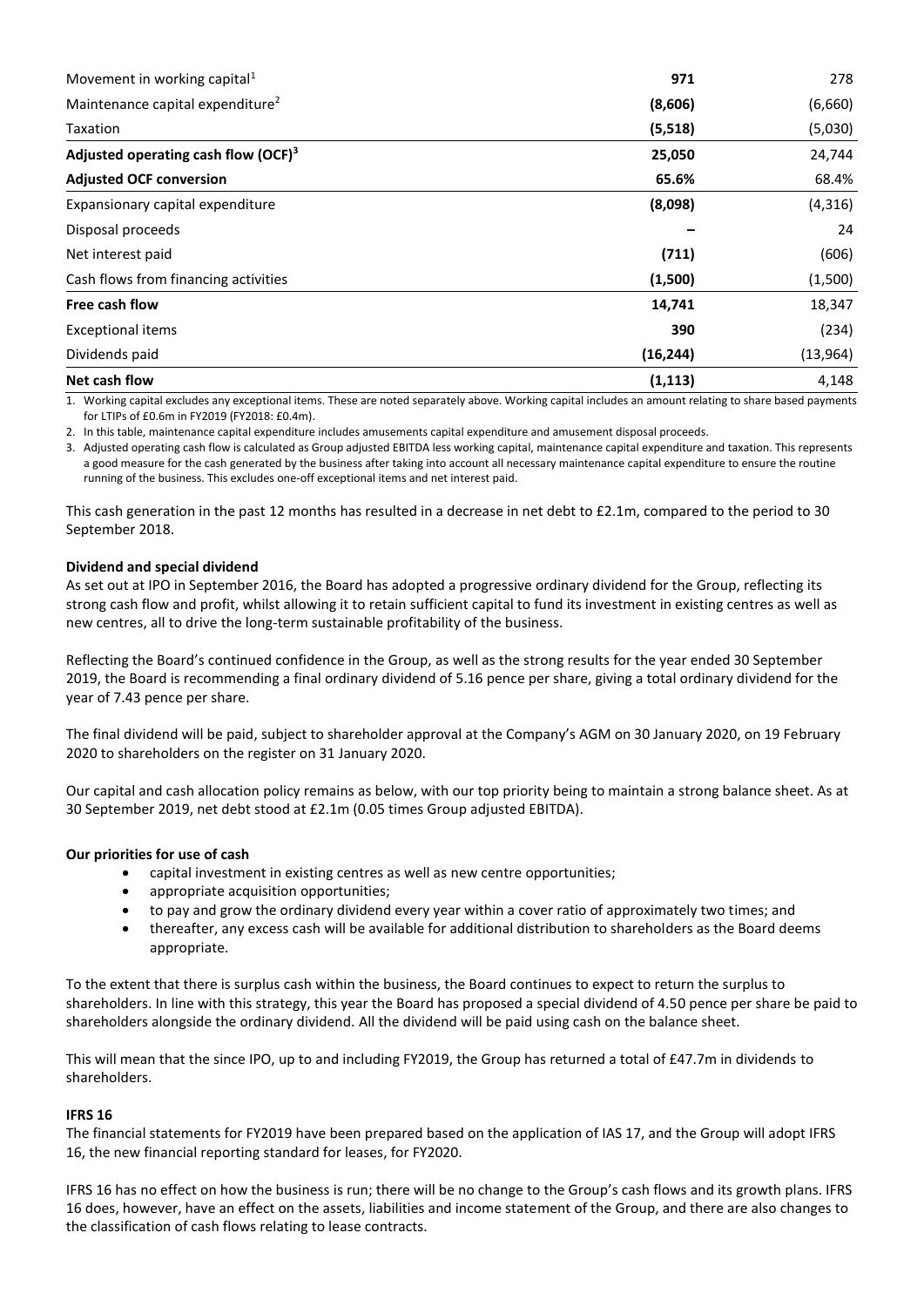IFRS 16 permits a choice on the method of implementation and, after careful consideration, the Group has decided to adopt the modified retrospective approach. This adoption means that all prior year comparatives are not restated, but the cumulative effect of adoption is recognised as an adjustment to reserves in the opening balance sheet for FY2020.

More detail on the impact of IFRS 16 on our FY2020 financial statements can be found in note 2 to the Financial Statements.

**LAURENCE KEEN**

CHIEF FINANCIAL OFFICER 13 December 2019

### **FINANCIAL STATEMENTS**

### **CONSOLIDATED INCOME STATEMENT AND STATEMENT OF COMPREHENSIVE INCOME**

Year ending 30 September 2019

|                                                         | <b>Note</b> | 30 September 2019<br>£'000 | 30 September 2018<br>f'000 |
|---------------------------------------------------------|-------------|----------------------------|----------------------------|
| Revenue                                                 |             | 129,894                    | 120,548                    |
| Cost of sales                                           |             | (18, 542)                  | (16, 748)                  |
| <b>Gross profit</b>                                     |             | 111,352                    | 103,800                    |
| Administrative expenses                                 | 5           | (82,908)                   | (78,908)                   |
| <b>Operating profit</b>                                 |             | 28,444                     | 24,892                     |
| Underlying operating profit                             |             | 28,064                     | 25,010                     |
| <b>Exceptional items</b>                                | 4           | 380                        | (118)                      |
| Finance income                                          | 7           | 167                        | 18                         |
| Finance expenses                                        | 7           | (1,023)                    | (976)                      |
| <b>Profit before tax</b>                                |             | 27,588                     | 23,934                     |
| Tax expense                                             | 8           | (5,303)                    | (5, 150)                   |
| Profit for the year attributable to equity shareholders |             | 22,285                     | 18,784                     |
| Other comprehensive income                              |             |                            |                            |
| Total comprehensive income for the year attributable to |             |                            |                            |
| equity shareholders                                     |             | 22,285                     | 18,784                     |
| Basic earnings per share (pence)                        | 9           | 14.86                      | 12.52                      |
| Diluted earnings per share (pence)                      | 9           | 14.79                      | 12.49                      |

### **CONSOLIDATED STATEMENT OF FINANCIAL POSITION**

| As at 30 September 2019        |             |                            |                            |
|--------------------------------|-------------|----------------------------|----------------------------|
|                                | <b>Note</b> | 30 September 2019<br>f'000 | 30 September 2018<br>f'000 |
| <b>ASSETS</b>                  |             |                            |                            |
| <b>Non-current assets</b>      |             |                            |                            |
| Property, plant and equipment  | 10          | 47,365                     | 41,077                     |
| Goodwill and intangible assets | 11          | 78,457                     | 78,648                     |
|                                |             | 125,822                    | 119,725                    |
| <b>Current assets</b>          |             |                            |                            |
| Cash and cash equivalents      |             | 24,929                     | 26,042                     |
| Trade and other receivables    | 12          | 8,014                      | 6,563                      |
| Inventories                    |             | 1,212                      | 1,254                      |
|                                |             | 34,155                     | 33,859                     |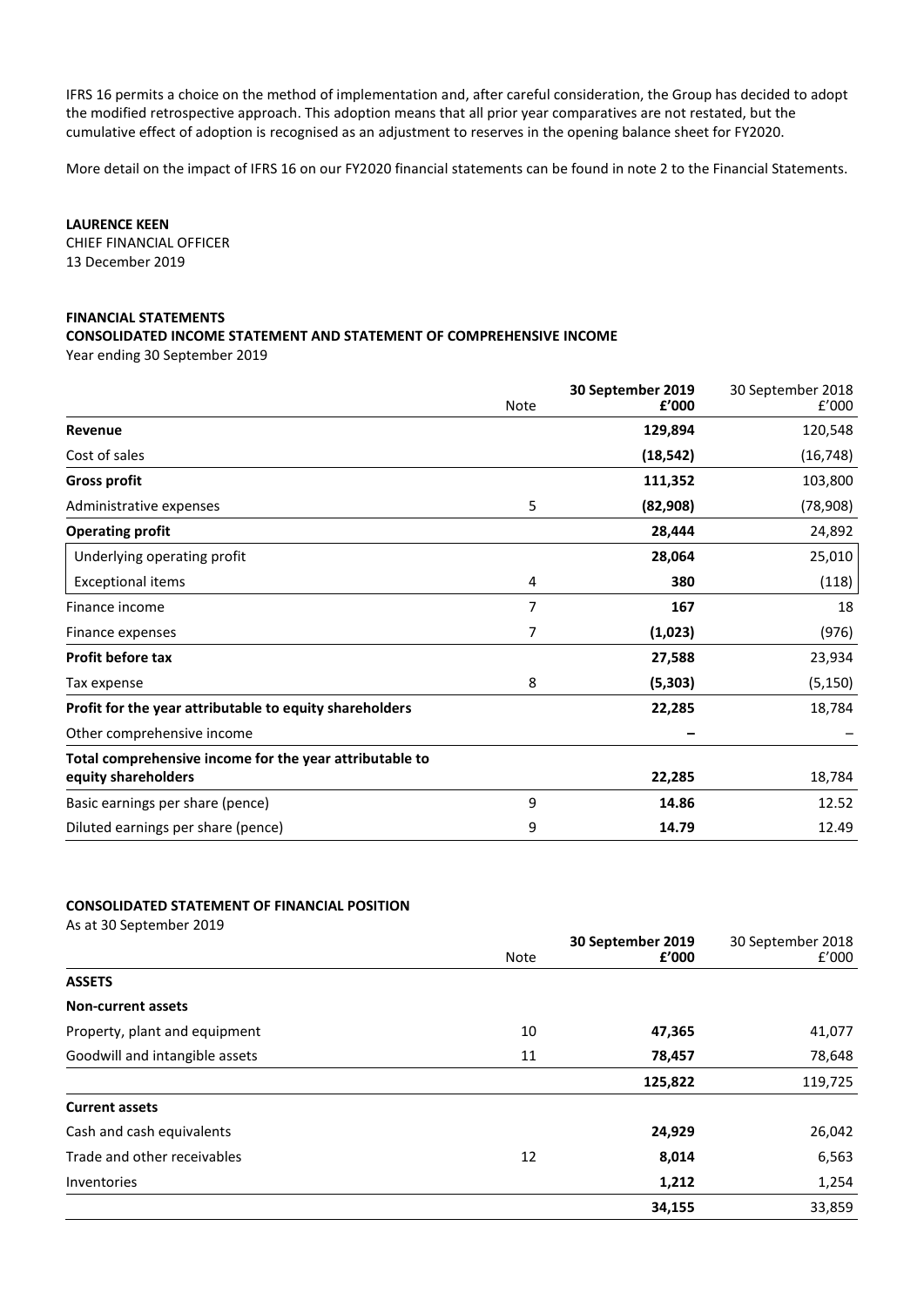| <b>Total assets</b>                        |    | 159,977   | 153,584   |
|--------------------------------------------|----|-----------|-----------|
| <b>LIABILITIES</b>                         |    |           |           |
| <b>Current liabilities</b>                 |    |           |           |
| Trade and other payables                   | 13 | 18,464    | 16,626    |
| Loans and borrowings                       | 14 | 1,380     | 1,380     |
| Corporation tax payable                    |    | 2,517     | 2,840     |
|                                            |    | 22,361    | 20,846    |
| <b>Non-current liabilities</b>             |    |           |           |
| Other payables                             | 13 | 6,846     | 7,616     |
| Loans and borrowings                       | 14 | 25,383    | 26,763    |
| Deferred tax liabilities                   |    | 596       | 487       |
| Provisions                                 |    | 3,150     | 2,934     |
|                                            |    | 35,975    | 37,800    |
| <b>Total liabilities</b>                   |    | 58,336    | 58,646    |
| <b>NET ASSETS</b>                          |    | 101,641   | 94,938    |
| <b>Equity attributable to shareholders</b> |    |           |           |
| Share capital                              |    | 1,500     | 1,500     |
| Merger reserve                             |    | (49, 897) | (49, 897) |
| Retained earnings                          |    | 150,038   | 143,335   |
| <b>TOTAL EQUITY</b>                        |    | 101,641   | 94,938    |

# **CONSOLIDATED STATEMENT OF CHANGES IN EQUITY**

For the year ended 30 September 2019

|                                    | Share capital<br>f'000 | f'000     | Merger reserve Retained earnings<br>f'000 | Total £'000 |
|------------------------------------|------------------------|-----------|-------------------------------------------|-------------|
| <b>Equity at 30 September 2017</b> | 1,500                  | (49, 897) | 138,160                                   | 89,763      |
| Dividends paid                     |                        |           | (13, 964)                                 | (13,964)    |
| Share-based payments               | -                      |           | 355                                       | 355         |
| Profit for the period              |                        |           | 18.784                                    | 18,784      |
| <b>Equity at 30 September 2018</b> | 1,500                  | (49, 897) | 143,335                                   | 94,938      |
| Dividends paid                     | -                      |           | (16, 244)                                 | (16, 244)   |
| Share-based payments               |                        |           | 662                                       | 662         |
| Profit for the period              |                        |           | 22.285                                    | 22,285      |
| <b>Equity at 30 September 2019</b> | 1,500                  | (49, 897) | 150,038                                   | 101,641     |

# **CONSOLIDATED STATEMENT OF CASH FLOWS**

For the year ended 30 September 2019

| Note                                    | 30 September 2019<br>f'000 | 30 September 2018<br>f'000 |
|-----------------------------------------|----------------------------|----------------------------|
| Cash flows from operating activities    |                            |                            |
| Profit before tax                       | 27,588                     | 23,934                     |
| <b>Adjusted by:</b>                     |                            |                            |
| Depreciation<br>10                      | 9,041                      | 10,494                     |
| Amortisation of intangible assets<br>11 | 502                        | 504                        |
| Net interest expense                    | 856                        | 958                        |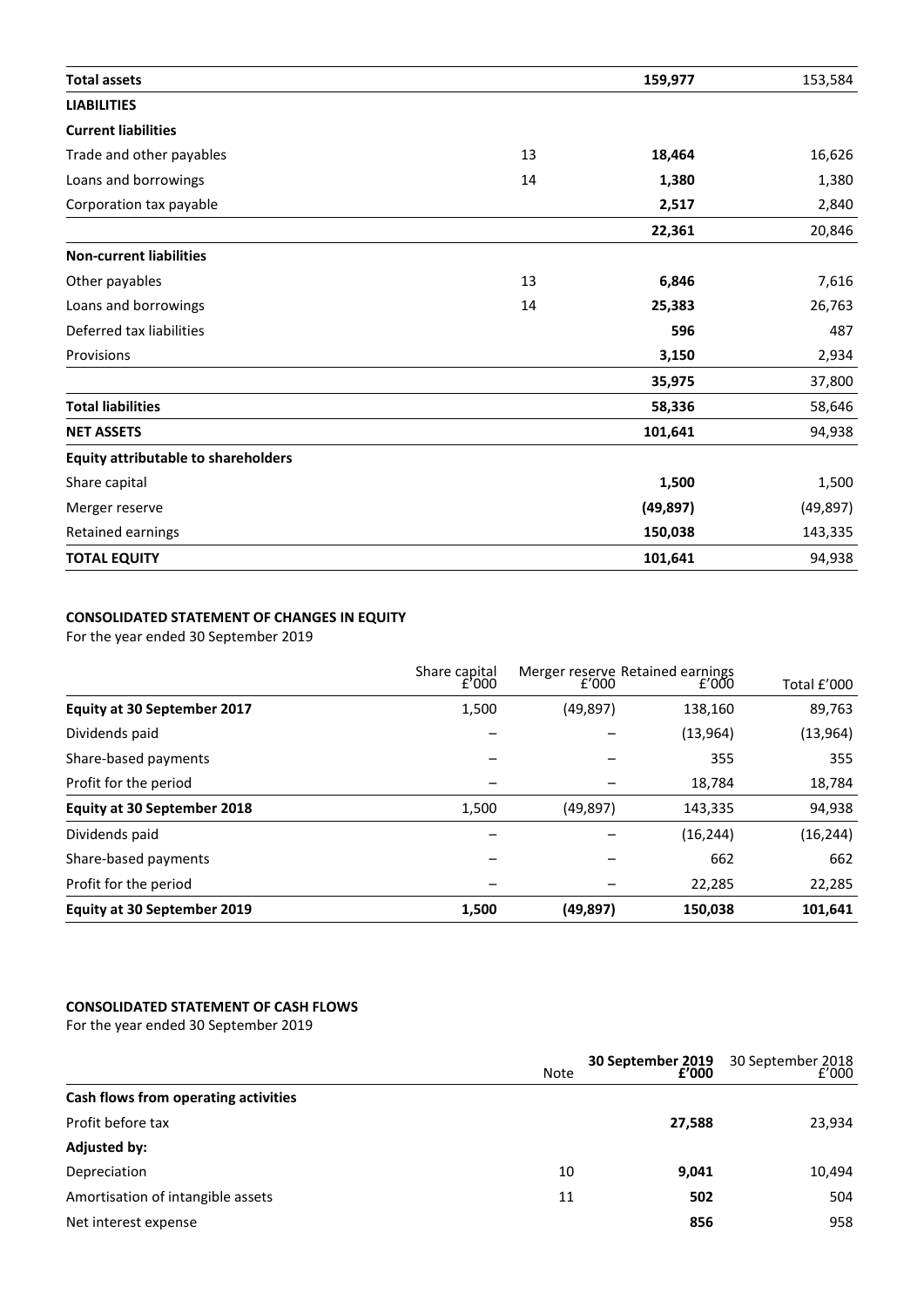| Loss on disposal of property, plant and equipment and    |           |           |
|----------------------------------------------------------|-----------|-----------|
| software                                                 | 596       | 148       |
| Share-based payments                                     | 662       | 355       |
| Operating profit before working capital changes          | 39,245    | 36,393    |
| Decrease/(increase) in inventories                       | 42        | (65)      |
| (Increase)/decrease in trade and other receivables       | (1, 444)  | 581       |
| Increase/(decrease) in payables and provisions           | 1,718     | (709)     |
| Cash inflow generated from operations                    | 39,561    | 36,200    |
| Interest received                                        | 160       | 19        |
| Income tax paid – corporation tax                        | (5, 518)  | (5,030)   |
| Interest paid                                            | (871)     | (625)     |
| Net cash inflow from operating activities                | 33,332    | 30,564    |
| <b>Investing activities</b>                              |           |           |
| Purchase of property, plant and equipment                | (16, 390) | (10,687)  |
| Purchase of intangible assets                            | (311)     | (289)     |
| Sale of assets                                           |           | 24        |
| Net cash used in investing activities                    | (16, 701) | (10, 952) |
| Cash flows from financing activities                     |           |           |
| Repayment of bank loan                                   | (1,500)   | (1,500)   |
| Dividends paid                                           | (16, 244) | (13, 964) |
| Net cash flows used in financing activities              | (17, 744) | (15, 464) |
| Net change in cash and cash equivalents for the period   | (1, 113)  | 4,148     |
| Cash and cash equivalents at the beginning of the period | 26,042    | 21,894    |
| Cash and cash equivalents at the end of the period       | 24,929    | 26,042    |

# **NOTES TO THE FINANCIAL STATEMENTS**

# **1. GENERAL INFORMATION**

The financial information set out above does not constitute the company's statutory accounts for the years ended 30 September 2019 or 2018, but is derived from these accounts. Statutory accounts for 2018 have been delivered to the registrar of companies, and those for 2019 will be delivered in due course. The auditor has reported on those accounts; their reports were (i) unqualified, (ii) did not include a reference to any matters which the auditor drew attention by way of emphasis without qualifying their report and (iii) did not contain a statement under section 498 (2) or (3) of the Companies Act 2006.

Hollywood Bowl Group plc (together with its subsidiaries, 'the Group') is a public limited company whose shares are publicly traded on the London Stock Exchange and is incorporated and domiciled in England and Wales. The registered office of the Parent Company is Focus 31, West Wing, Cleveland Road, Hemel Hempstead, HP2 7BW, United Kingdom. The registered Company number is 10229630.

The Group's principal activities are that of the operation of ten-pin bowling centres as well as the development of new centres and other associated activities.

The Directors of the Group are responsible for the consolidated Financial Statements.

# **2. ACCOUNTING POLICIES**

# **Basis of preparation**

The consolidated Financial Statements have been prepared on a going concern basis under the historical cost convention as modified by the recognition of certain financial assets/liabilities at fair value through profit or loss.

### **Standards issued not yet effective**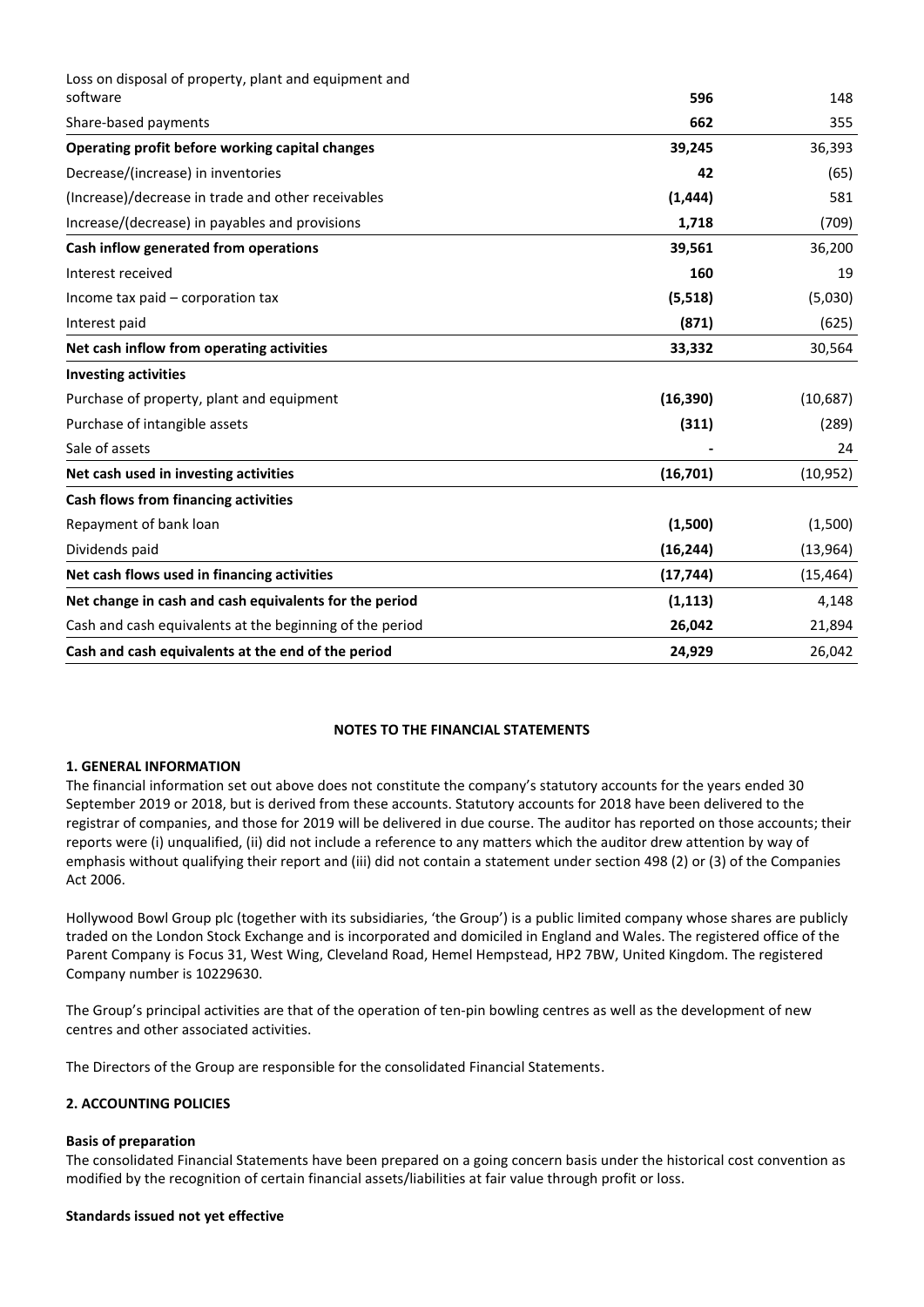During the year, a number of new standards and amendments to IFRS became effective and were adopted by the Group, none of which had a material impact on the Group's net cash flows, financial position, total comprehensive income or earnings per share.

At the date of authorisation of this financial information, certain new standards, amendments and interpretations to existing standards applicable to the Group have been published but are not yet effective, and have not been adopted early by the Group. These are listed below:

| Standard/interpretation Content |                                                                                                                                                                                                                                                                                                                                                                                                                                                                                                                                                                                                                                                                                                                                                                                                                                                                                                                                                                                                                                                                                                                                                                                                                                                                                                                         | Applicable for financial<br>years beginning<br>on/after |
|---------------------------------|-------------------------------------------------------------------------------------------------------------------------------------------------------------------------------------------------------------------------------------------------------------------------------------------------------------------------------------------------------------------------------------------------------------------------------------------------------------------------------------------------------------------------------------------------------------------------------------------------------------------------------------------------------------------------------------------------------------------------------------------------------------------------------------------------------------------------------------------------------------------------------------------------------------------------------------------------------------------------------------------------------------------------------------------------------------------------------------------------------------------------------------------------------------------------------------------------------------------------------------------------------------------------------------------------------------------------|---------------------------------------------------------|
| IFRS 16 'Leases'                | The Group is adopting IFRS 16 for the year ending 30 September 2020 with<br>a transition date of 1 October 2019. The standard replaces IAS 17 and sets<br>out the principles for the recognition, measurement, presentation and<br>disclosure of leases for both parties to a contract, i.e. the customer (lessee)<br>and the supplier (lessor). It will result in almost all leases being recognised<br>on the balance sheet, as the distinction between operating and finance<br>leases is removed. Under the new standard, a right-of-use ('ROU') asset<br>and a financial liability to pay rentals are recognised. The standard will<br>affect the accounting for the Group's operating leases and will result in a<br>material decrease in operating lease rental costs; material increases in<br>depreciation and finance costs; a decrease in profit before and after tax; a<br>decrease in net assets; and recognition of lease assets and liabilities.<br>Overall there will be no impact on cash flow, though operating cash flows<br>are expected to increase and financing cash flows decrease as repayment<br>of the principal portion of the lease liabilities will be classified as cash flows<br>from financing activities. The standard will have no impact on the way the<br>Group runs its business. | 1 October 2019                                          |
|                                 | The Group will apply the modified retrospective approach to transition at 1<br>October 2019 and comparative amounts for the prior year will not be<br>restated on first adoption. The assets will be calculated from the lease<br>commencement date, and the lease liabilities will be calculated as the<br>present value of future lease payments from the date of transition. The<br>cumulative effect of adopting IFRS 16 will be recognised as an adjustment<br>to the opening balance of retained earnings at 1 October 2019.                                                                                                                                                                                                                                                                                                                                                                                                                                                                                                                                                                                                                                                                                                                                                                                      |                                                         |
|                                 | The Group has applied the practical expedient to recognise payments for<br>short-term leases and leases of low value assets on a straight-line basis as<br>an expense in the income statement.                                                                                                                                                                                                                                                                                                                                                                                                                                                                                                                                                                                                                                                                                                                                                                                                                                                                                                                                                                                                                                                                                                                          |                                                         |
|                                 | Based on a detailed assessment of lease arrangements in place, the Group<br>estimates that it will recognise ROU assets of between £140m and £160m<br>and lease liabilities of between £170m and £190m as at 1 October 2019.<br>Profit before tax will be reduced by between £1.2m and £1.7m for the year<br>ending 30 September 2020. The retained earnings will be reduced by<br>between £26m and £30m as at 1 October 2019.                                                                                                                                                                                                                                                                                                                                                                                                                                                                                                                                                                                                                                                                                                                                                                                                                                                                                          |                                                         |
|                                 | The additional liabilities will have no bearing on the loan covenant for the<br>facility described in note 20. Banking covenants are not impacted under<br>the current facility which runs to 20 September 2021 as they are set under<br>accounting standards applicable at the time of entering the agreement.                                                                                                                                                                                                                                                                                                                                                                                                                                                                                                                                                                                                                                                                                                                                                                                                                                                                                                                                                                                                         |                                                         |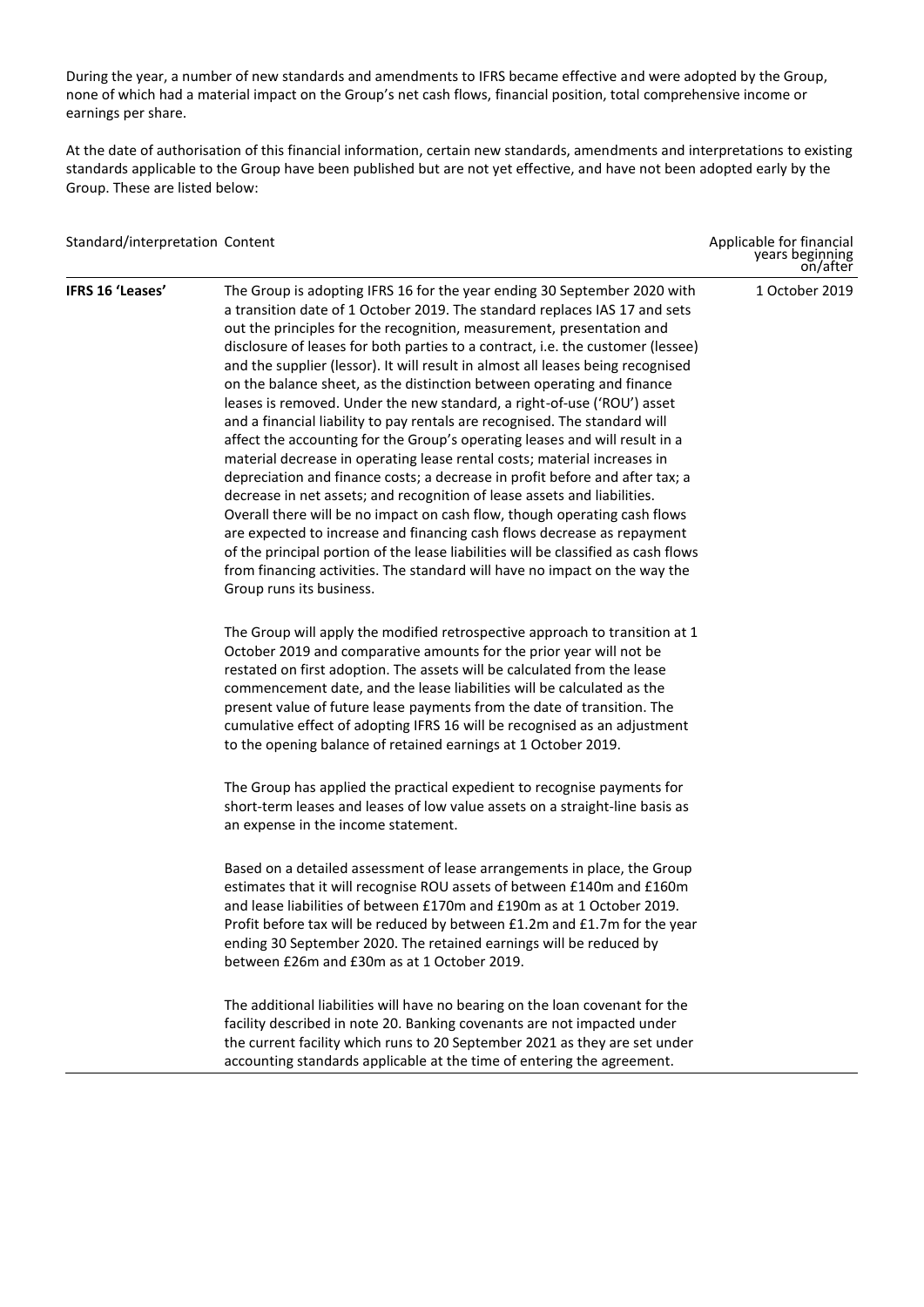| <b>IFRS 3 'Definition of a</b><br>Business'       | In October 2018, the International Accounting Standards Board ('IASB')<br>issued amendments to the definition of a business in IFRS 3 Business<br>Combinations to help entities determine whether an acquired set of<br>activities and assets is a business or not. They clarify the minimum<br>requirements for a business, remove the assessment of whether market<br>participants are capable of replacing any missing elements, add guidance<br>to help entities assess whether an acquired process is substantive, narrow<br>the definitions of a business and of outputs, and introduce an optional fair<br>value concentration test. New illustrative examples were provided along<br>with the amendments. | 1 October 2020 |
|---------------------------------------------------|-------------------------------------------------------------------------------------------------------------------------------------------------------------------------------------------------------------------------------------------------------------------------------------------------------------------------------------------------------------------------------------------------------------------------------------------------------------------------------------------------------------------------------------------------------------------------------------------------------------------------------------------------------------------------------------------------------------------|----------------|
|                                                   | Since the amendments apply prospectively to transactions or other events<br>that occur on or after the date of first application, the Group will not be<br>affected by these amendments on the date of transition.                                                                                                                                                                                                                                                                                                                                                                                                                                                                                                |                |
| IAS 1 and IAS 8:<br><b>Definition of Material</b> | In October 2018, the IASB issued amendments to IAS 1 Presentation of<br>Financial Statements and IAS 8 Accounting Policies, Changes in Accounting<br>Estimates and Errors to align the definition of 'material' across the<br>standards and to clarify certain aspects of the definition. The new<br>definition states that, 'Information is material if omitting, misstating or<br>obscuring it could reasonably be expected to influence decisions that the<br>primary users of general purpose financial statements make on the basis of<br>those financial statements, which provide financial information about a<br>specific reporting entity.'                                                             | 1 October 2020 |
|                                                   | The amendments to the definition of material are not expected to have a<br>significant impact on the Group's consolidated financial statements.                                                                                                                                                                                                                                                                                                                                                                                                                                                                                                                                                                   |                |

Judgements made by the Directors, in the application of these accounting policies, that have significant effect on the Financial Statements and estimates with a significant risk of material adjustment in the next year are discussed below.

### **Critical accounting judgements**

Critical judgements are discussed below:

#### *Accounting for the acquisition of amusement machines*

The Group, on an ongoing basis, obtains control over amusement machines using extended credit terms over 4 years. Management has concluded that these arrangements should be accounted for as the purchase of property, plant and equipment under IAS 16, with an associated creditor with respect to the extended credit, although the machines return to the supplier at the end of 4 years.

The risk with the amusement machine passes to the Group on completion of delivery and over the predominant useful life of the asset of 4 years. The contract grants rights that include the ability to select the make and model of the machines as well as control the location and use. These machines are therefore recognised as an asset within property, plant and equipment, and not as a finance lease under IAS17, even though the machines are returned to the supplier at the end of the predominant useful life. The associated amount due to the supplier is recognised within current and non-current liabilities.

The total amount included within non-current liabilities has been discounted to present value, resulting in a credit to property, plant and equipment of £178,000 (30 September 2018: £219,000). Within the consolidated Group statement of cash flows, cash repayments of the capital are included within purchases of property, plant and equipment in investing activities.

Accounting for this contract under IAS 17 would result in the disclosure of a finance lease liability under debt within the consolidated balance sheet. The total cost recognised would not be materially different compared to the existing policy, as the impact of accounting for this contract as a finance lease would primarily affect balance sheet reclassifications as explained above. Within the consolidated Group statement of cash flows, the cash repayments included within property, plant and equipment would be included as finance lease principal payments within financing activities rather than in the investing activities. The total cash payments would be the same under IAS 17. Following the adoption of IFRS 16 on 1 October 2019 this contract will be accounted for in line with that standard as a finance lease.

#### **Key sources of estimation uncertainty**

The key estimates are discussed below: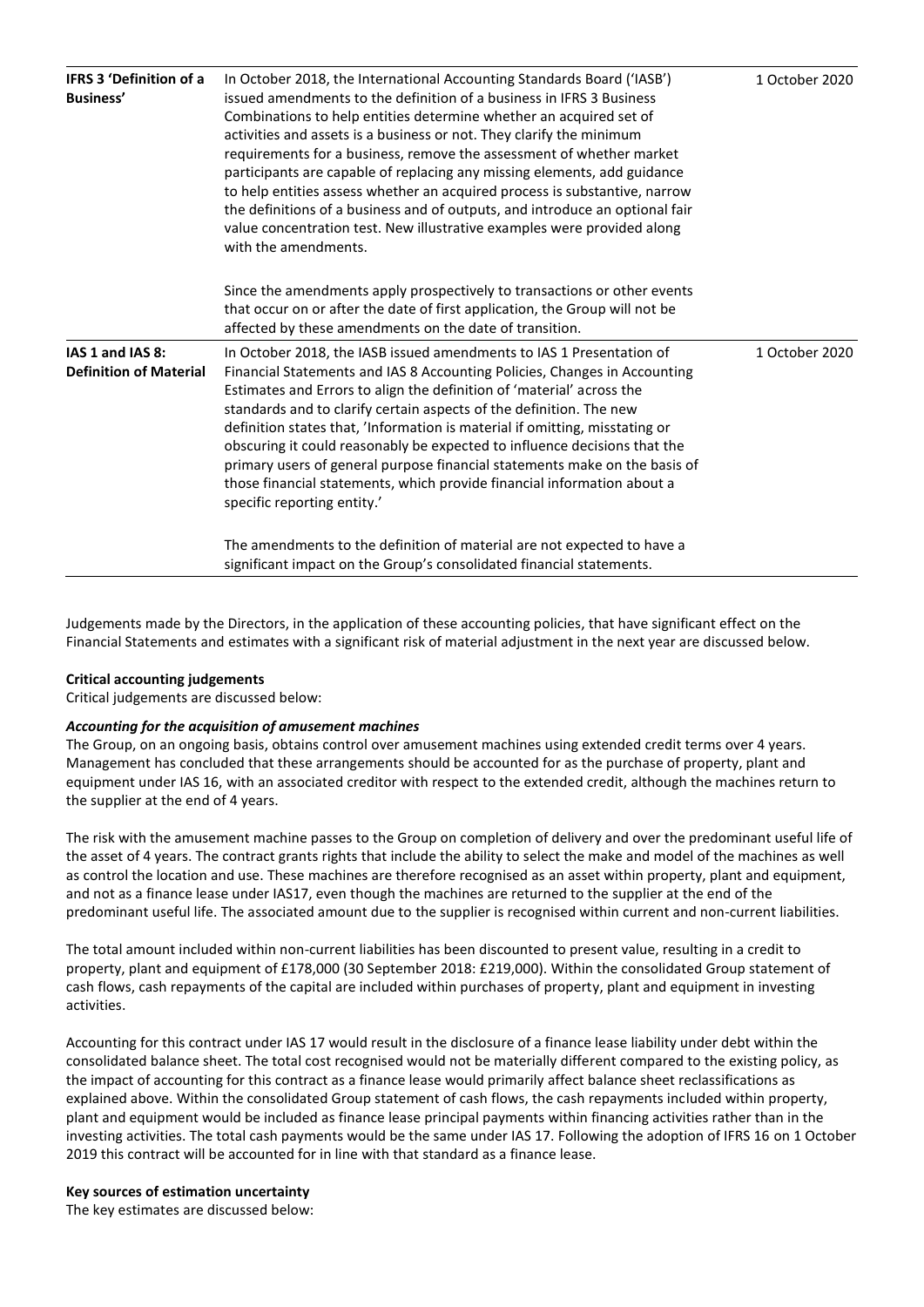# *Impairment of pinspotters*

The Group determines whether the pinspotters are impaired when there are specific impairment indicators. In view of technological advancements, the Group has already replaced mechanical pinspotters with 'Pins on strings' in seven existing centres. It is the intention to roll out 'Pins on strings' on a phased basis across all centres over the long term. Management has therefore reviewed the UEL of mechanical pinspotters and determined a shorter life. The Group incurred accelerated depreciation of £245,000 in the year ended 30 September 2019 as a result of this change.

A sensitivity analysis has been carried out on the key assumption of the UEL of mechanical pinspotters. An accelerated phased rollout of 'Pins on strings' by five years, versus what is currently planned, would incur additional depreciation of £185,000 in the year ending 30 September 2020.

'Pins on strings' will be installed for all new builds given the space restrictions that tend to exist, the cost per square foot of space required for the older pinspotters, as well as the lower capital cost of these machines.

# **3. RECONCILIATION OF OPERATING PROFIT TO GROUP ADJUSTED EBITDA**

|                                                                                        | 30 September 2019<br>f'000 | 30 September 2018<br>f'000 |
|----------------------------------------------------------------------------------------|----------------------------|----------------------------|
| Operating profit                                                                       | 28,444                     | 24,892                     |
| Depreciation (note 10)                                                                 | 9,041                      | 10,494                     |
| Amortisation (note 11)                                                                 | 502                        | 504                        |
| Loss on disposal of property, plant and equipment and software (notes 10)<br>and $11)$ | 596                        | 148                        |
| <b>EBITDA</b>                                                                          | 38,583                     | 36,038                     |
| Exceptional items (note 4)                                                             | (380)                      | 118                        |
| Group adjusted EBITDA                                                                  | 38,203                     | 36,156                     |

Group adjusted EBITDA (earnings before interest, tax, depreciation and amortisation) reflects the underlying trade of the overall business. It is calculated as operating profit plus depreciation, amortisation and loss on disposal of property, plant and equipment and software and any exceptional items.

Management use Group adjusted EBITDA as a key performance measure of the business and it is considered by management to be a measure investors look at to reflect the underlying business.

# **4. EXCEPTIONAL ITEMS**

Exceptional items are disclosed separately in the Financial Statements where the Directors consider it necessary to do so to provide further understanding of the financial performance of the Group. They are material items or expenses that have been shown separately due to the significance of their nature or amount:

|                                                              | 30 September 2019<br>f'000 | 30 September 2018<br>f'000 |
|--------------------------------------------------------------|----------------------------|----------------------------|
| VAT rebate $1$                                               | 380                        |                            |
| Non-recurring expenditure on strategic projects <sup>2</sup> | -                          | (118)                      |
|                                                              | 380                        | (118)                      |

1 The Group was able to make a non-recurring retrospective reclaim in respect of overpaid VAT relating to transaction fees.

2 Costs (comprising legal and professional fees) relating to an aborted acquisition.

# **5. PROFIT FROM OPERATIONS**

Profit from operations includes the following:

|                                               | 30 September 2019<br>£'000 | 30 September 2018<br>f'000 |
|-----------------------------------------------|----------------------------|----------------------------|
| Amortisation of intangible assets             | 502                        | 504                        |
| Depreciation of property, plant and equipment | 9.041                      | 10.494                     |
| Operating leases:                             |                            |                            |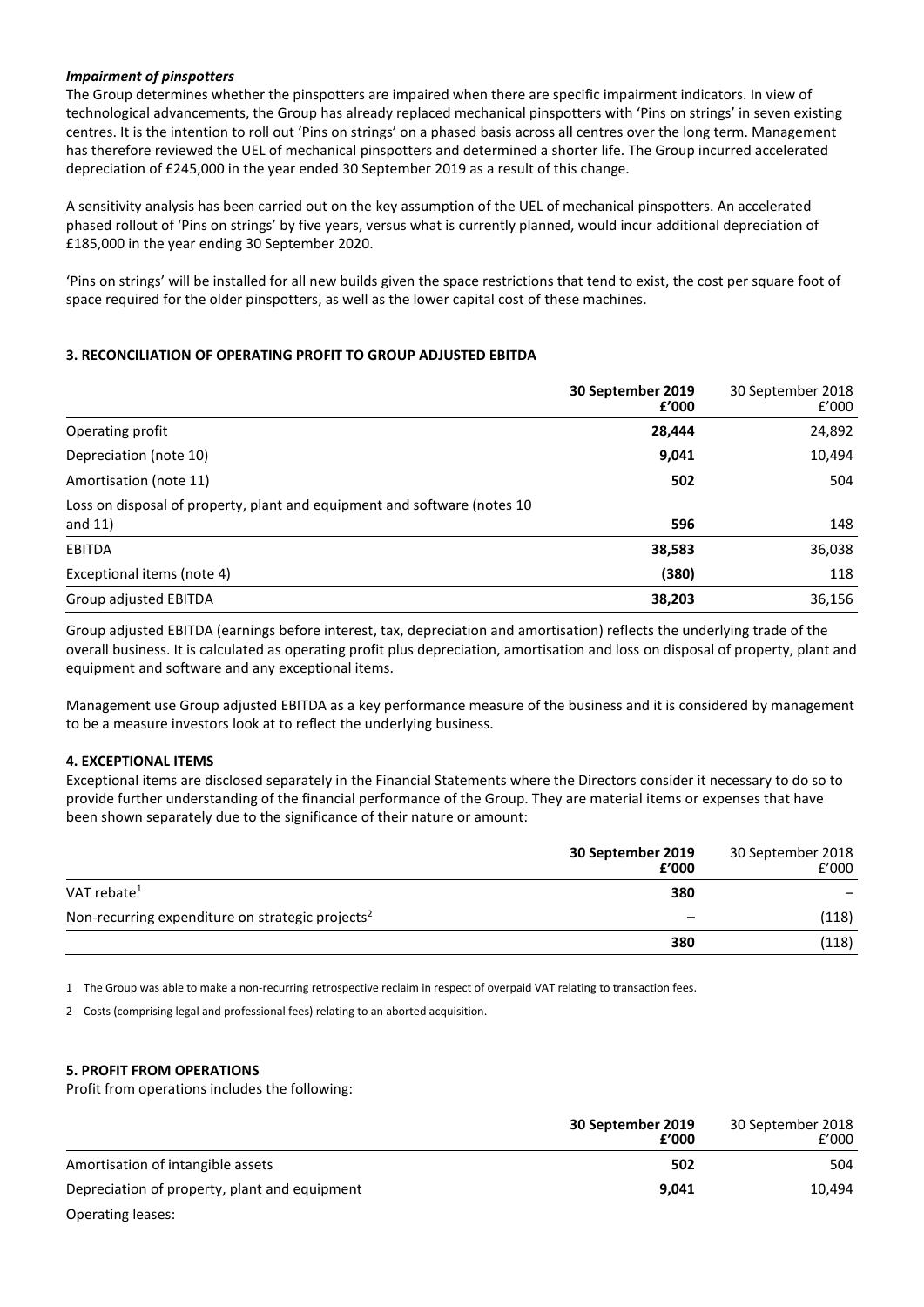| – Property                                                     | 14,991 | 14,229 |
|----------------------------------------------------------------|--------|--------|
| $-$ Other                                                      | 50     | 50     |
| Loss on disposal of property, plant and equipment and software | 596    | 148    |
| Gain on foreign exchange                                       | (61)   |        |
| <b>Auditor's remuneration:</b>                                 |        |        |
| - Fees payable for audit of these financial statements         | 100    | 79     |
| Fees payable for other services                                |        |        |
| - Audit of subsidiaries                                        | 35     | 30     |
| - Review of interim financial statements                       | 25     | 25     |
| - Other services                                               | 9      | 3      |
|                                                                | 169    | 137    |

# **6. STAFF NUMBERS AND COSTS**

The average number of employees (including Directors) during the period was as follows:

|                    | 30 September 2019 | 30 September 2018 |
|--------------------|-------------------|-------------------|
| Directors          |                   | 6                 |
| Administration     | 67                | 70                |
| Operations         | 1,996             | 1,968             |
| <b>Total staff</b> | 2,069             | 2,044             |
|                    |                   |                   |

The cost of employees (including Directors) during the period was as follows:

|                         | 30 September 2019<br>2000:4 | 30 September 2018<br>2000:1 |
|-------------------------|-----------------------------|-----------------------------|
| Wages and salaries      | 28,045                      | 25,435                      |
| Social security costs   | 2,072                       | 1,780                       |
| Pension costs           | 350                         | 261                         |
| Shared-based payments   | 662                         | 355                         |
| <b>Total staff cost</b> | 31,129                      | 27,831                      |

# **7. FINANCE INCOME AND EXPENSES**

|                                     | 30 September 2019<br>£'000 | 30 September 2018<br>f'000 |
|-------------------------------------|----------------------------|----------------------------|
| Interest on bank deposits           | 164                        | 15                         |
| Other interest                      | 3                          | 3                          |
| <b>Finance income</b>               | 167                        | 18                         |
| Interest on bank borrowings         | 930                        | 910                        |
| Other interest                      | 55                         |                            |
| Unwinding of discount on provisions | 38                         | 66                         |
| <b>Finance expense</b>              | 1,023                      | 976                        |

# **8. TAXATION**

|                                        | 30 September 2019<br>£'000 | 30 September 2018<br>f'000 |
|----------------------------------------|----------------------------|----------------------------|
| The tax expense is as follows:         |                            |                            |
| - UK corporation tax                   | 5,134                      | 4,766                      |
| - Adjustment in respect of prior years | 60                         | 643                        |
| Total current tax                      | 5,194                      | 5,409                      |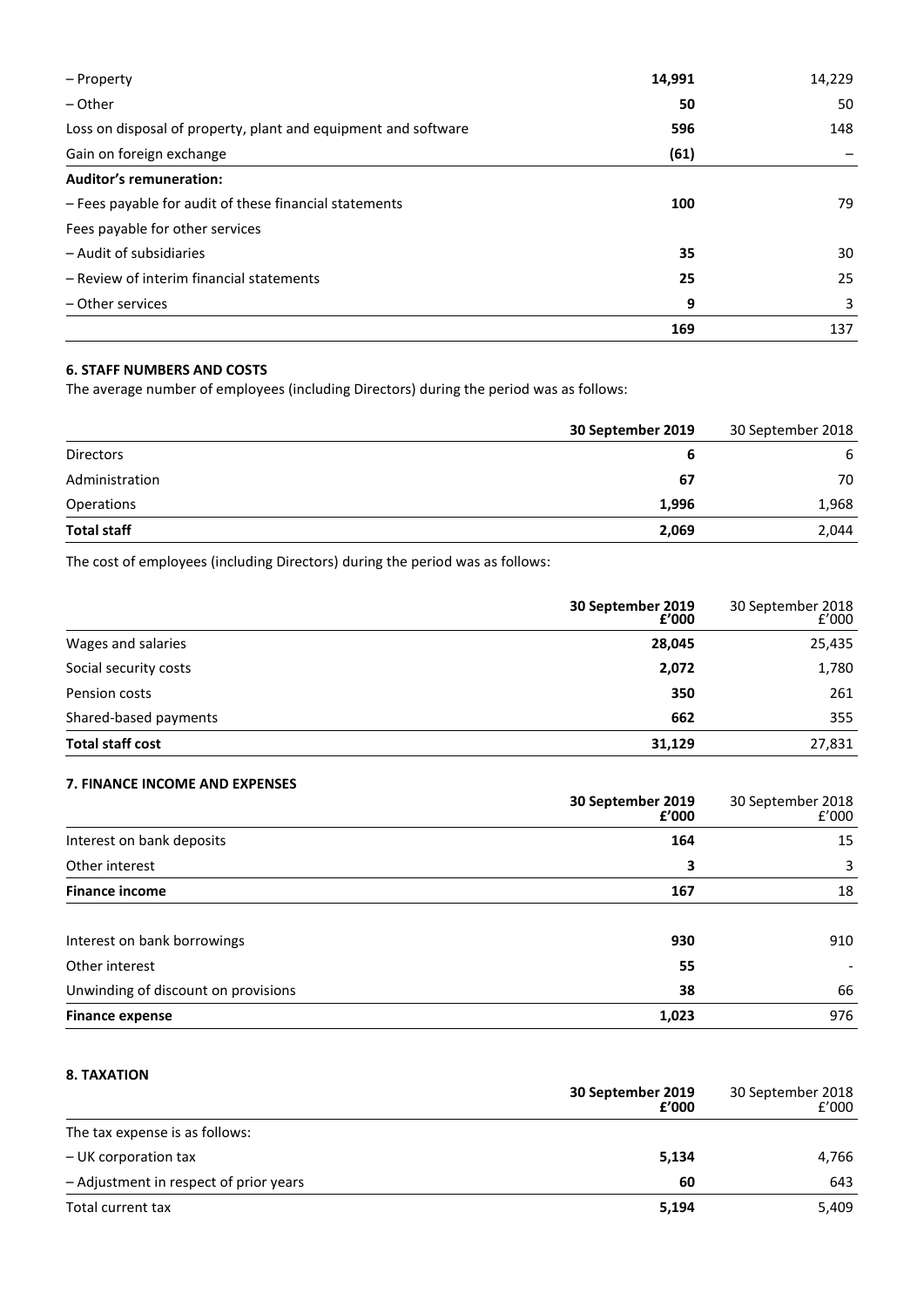# Deferred tax:

| Origination and reversal of temporary differences | 123   | (253) |
|---------------------------------------------------|-------|-------|
| Effect of changes in tax rates                    | (14)  | 27    |
| Adjustment in respect of prior years              | -     | (33)  |
| Total deferred tax                                | 109   | (259) |
| Total tax expense                                 | 5,303 | 5,150 |

# **Factors affecting current tax charge/(credit):**

The tax assessed on the profit for the period is different to the standard rate of corporation tax in the UK of 19 per cent (30 September 2018: 19 per cent). The differences are explained below:

|                                                          | 30 September 2019<br>£'000 | 30 September 2018<br>f'000 |
|----------------------------------------------------------|----------------------------|----------------------------|
| Profit excluding taxation                                | 27,588                     | 23,934                     |
| Tax using the UK corporation tax rate of 19% (2018: 19%) | 5,242                      | 4,547                      |
| Change in tax rate on deferred tax balances              | (14)                       | 27                         |
| Non-deductible expenses                                  | 89                         | 13                         |
| Tax exempt revenues                                      | (74)                       | (47)                       |
| Adjustment in respect of prior years                     | 60                         | 610                        |
| Total tax expense included in profit or loss             | 5,303                      | 5,150                      |

The Group's standard tax rate for the year ended 30 September 2019 was 19 per cent (30 September 2018: 19 per cent).

The adjustment in respect of prior years for current taxation of £60,000 (30 September 2018: £577,000), relates to an Advance Thin Capitalisation Agreement tax liability. This was settled with HMRC during the year.

# **Factors that may affect future current and total tax charges**

A reduction in the UK corporation tax rate from 19 per cent to 17 per cent (effective from 1 April 2020) was substantively enacted on 15 September 2016. This will reduce the Group's future current tax charge accordingly and the deferred tax liability at 30 September 2019 and 30 September 2018 has been calculated based on these rates.

# **9. EARNINGS PER SHARE**

Basic earnings per share is calculated by dividing the profit attributable to equity holders of Hollywood Bowl Group plc by the weighted average number of shares outstanding during the year, excluding invested shares held pursuant to Long Term Incentive Plans.

Diluted earnings per share is calculated by adjusting the weighted average number of ordinary shares outstanding to assume conversion of all dilutive potential ordinary shares. During the years ended 30 September 2019 and 30 September 2018, the Group had potentially dilutive shares in the form of unvested shares pursuant to Long Term Incentive Plans.

|                                                                          | 30 September 2019 | 30 September 2018 |
|--------------------------------------------------------------------------|-------------------|-------------------|
| <b>Basic and diluted</b>                                                 |                   |                   |
| Profit for the year after tax (£'000)                                    | 22,285            | 18,784            |
| Basic weighted average number of shares in issue for the period (number) | 150,000,000       | 150,000,000       |
| Adjustment for share awards                                              | 676,861           | 384,101           |
| Diluted weighted average number of shares                                | 150,676,861       | 150,384,101       |
| Basic earnings per share (pence)                                         | 14.86             | 12.52             |
| Diluted earnings per share (pence)                                       | 14.79             | 12.49             |

# **Adjusted underlying earnings per share**

Adjusted earnings per share is calculated by dividing adjusted underlying earnings after tax by the weighted average number of shares issued during the year.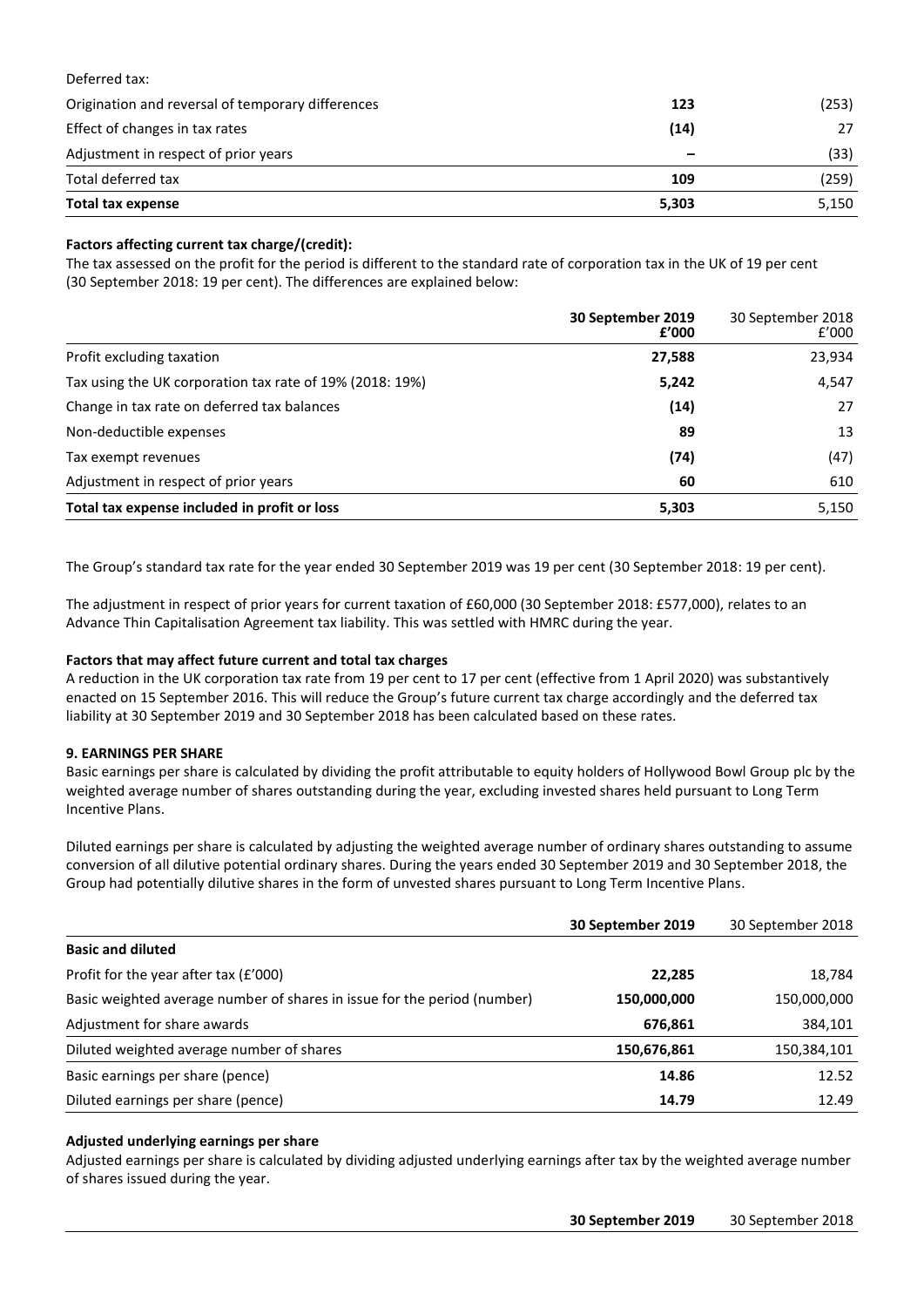| Adjusted underlying earnings after tax (before exceptional costs) $(f'000)$ | 21.905 | 18.902 |
|-----------------------------------------------------------------------------|--------|--------|
| Basic adjusted earnings per share (pence)                                   | 14.60  | 12.60  |
| Diluted adjusted earnings per share (pence)                                 | 14.54  | 12.57  |

Adjusted underlying earnings after tax is calculated as follows:

|                                            | 30 September 2019<br>£'000 | 30 September 2018<br>f'000 |
|--------------------------------------------|----------------------------|----------------------------|
| Profit before taxation                     | 27,588                     | 23,934                     |
| Exceptional items (note 4)                 | (380)                      | 118                        |
| Adjusted underlying profit before taxation | 27,208                     | 24,052                     |
| Less taxation                              | (5,303)                    | (5, 150)                   |
| Adjusted underlying earnings after tax     | 21,905                     | 18,902                     |

# **10. PROPERTY, PLANT AND EQUIPMENT**

|                                                                                                                 | Long<br>leasehold<br>property £'000 property £'000 | Short<br>leasehold | Lanes and<br>pinspotters<br>f'000 | Amusement<br>machines<br>f'000 | Plant &<br>machinery,<br>fixtures and<br>fittings | Total £'000 |
|-----------------------------------------------------------------------------------------------------------------|----------------------------------------------------|--------------------|-----------------------------------|--------------------------------|---------------------------------------------------|-------------|
| Cost                                                                                                            |                                                    |                    |                                   |                                |                                                   |             |
| At 1 October 2017                                                                                               | 1,251                                              | 15,320             | 7,902                             | 12,869                         | 22,174                                            | 59,516      |
| Discounting of creditors arising<br>on assets purchased in prior<br>years on extended credit terms<br>(note 13) |                                                    |                    |                                   | (68)                           |                                                   | (68)        |
| Additions                                                                                                       |                                                    | 3,035              | 742                               | 4,810                          | 4,008                                             | 12,595      |
| Disposals                                                                                                       |                                                    | (44)               | (83)                              | (2,699)                        | (483)                                             | (3,309)     |
| At 30 September 2018                                                                                            | 1,251                                              | 18,311             | 8,561                             | 14,912                         | 25,699                                            | 68,734      |
| Additions                                                                                                       |                                                    | 5,321              | 1,594                             | 2,981                          | 6,751                                             | 16,647      |
| <b>Disposals</b>                                                                                                | (10)                                               | (34)               | (85)                              | (1,531)                        | (3,039)                                           | (4,699)     |
| At 30 September 2019                                                                                            | 1,241                                              | 23,598             | 10,070                            | 16,362                         | 29,411                                            | 80,682      |
| <b>Accumulated depreciation</b>                                                                                 |                                                    |                    |                                   |                                |                                                   |             |
| At 1 October 2017                                                                                               | 159                                                | 4,583              | 3,586                             | 7,474                          | 4,005                                             | 19,807      |
| Depreciation charge                                                                                             | 48                                                 | 1,945              | 165                               | 2,903                          | 5,433                                             | 10,494      |
| Disposals                                                                                                       |                                                    | (36)               | (83)                              | (2, 204)                       | (321)                                             | (2,644)     |
| At 30 September 2018                                                                                            | 207                                                | 6,492              | 3,668                             | 8,173                          | 9,117                                             | 27,657      |
| Depreciation charge                                                                                             | 48                                                 | 2,201              | 413                               | 2,687                          | 3,692                                             | 9,041       |
| <b>Disposals</b>                                                                                                | (10)                                               | (29)               | (60)                              | (810)                          | (2, 472)                                          | (3, 381)    |
| At 30 September 2019                                                                                            | 245                                                | 8,664              | 4,021                             | 10,050                         | 10,337                                            | 33,317      |
| Net book value                                                                                                  |                                                    |                    |                                   |                                |                                                   |             |
| At 30 September 2019                                                                                            | 996                                                | 14,934             | 6,049                             | 6,312                          | 19,074                                            | 47,365      |
| At 30 September 2018                                                                                            | 1,044                                              | 11,819             | 4,893                             | 6,739                          | 16,582                                            | 41,077      |
| At 30 September 2017                                                                                            | 1,092                                              | 10,737             | 4,316                             | 5,395                          | 18,169                                            | 39,709      |

Plant & machinery, fixtures and fittings includes £1,228,000 (30 September 2018: £511,000) of assets in the course of construction, relating to the development of new centres.

# **Impairment**

Impairment testing is carried out at the cash-generating unit (CGU) level. A CGU is the smallest identifiable group of assets that generates cash inflows that are largely independent of the cash inflows from other assets or groups of assets. Each individual centre is considered to be a CGU.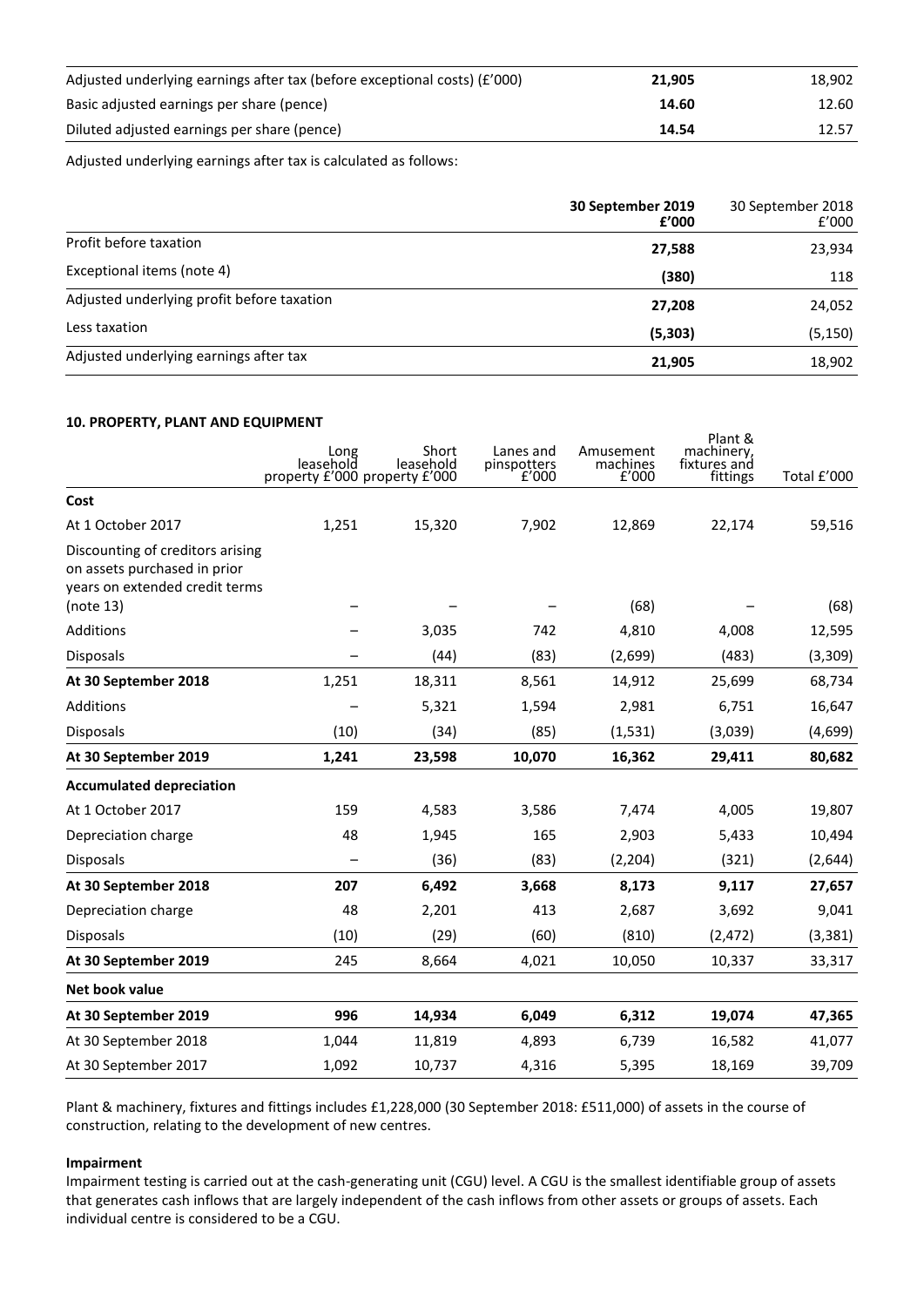The Group determines whether property, plant and equipment are impaired when indicators of impairment exist. When indications of impairment are identified an impairment assessment is carried out by estimating the value-in-use of the CGU to which the property, plant and equipment are allocated.

# **Changes in estimates**

During the year, the Group conducted a review of the useful economic life of existing mechanical pinspotters given the emergence of 'Pins on strings'. A decision was made to shorten the life and therefore accelerate the depreciation of the mechanical pinspotters following a plan to roll out 'Pins on strings' over the next 10 years. The effect of this change on the depreciation charge in the current year was an additional £246,000 and the expected impact on the following year is an additional £411,000.

|                                 | Goodwill £'000 |       | Brand <sup>1</sup> £'000 Trademark <sup>1</sup> £'000 | Software £'000 | Total £'000 |
|---------------------------------|----------------|-------|-------------------------------------------------------|----------------|-------------|
| Cost                            |                |       |                                                       |                |             |
| At 1 October 2017               | 75,034         | 3,360 | 802                                                   | 1,171          | 80,367      |
| <b>Additions</b>                |                |       |                                                       | 289            | 289         |
| Disposals                       |                |       | (4)                                                   | (5)            | (9)         |
| At 30 September 2018            | 75,034         | 3,360 | 798                                                   | 1,455          | 80,647      |
| <b>Additions</b>                |                |       |                                                       | 311            | 311         |
| Disposals                       |                |       |                                                       | (129)          | (129)       |
| At 30 September 2019            | 75,034         | 3,360 | 798                                                   | 1,637          | 80,829      |
| <b>Accumulated amortisation</b> |                |       |                                                       |                |             |
| At 1 October 2017               |                | 516   | 167                                                   | 817            | 1,500       |
| Amortisation charge             |                | 168   | 50                                                    | 286            | 504         |
| Disposals                       |                |       | (1)                                                   | (4)            | (5)         |
| At 30 September 2018            |                | 684   | 216                                                   | 1,099          | 1,999       |
| Amortisation charge             |                | 168   | 50                                                    | 284            | 502         |
| <b>Disposals</b>                |                |       |                                                       | (129)          | (129)       |
| At 30 September 2019            |                | 852   | 266                                                   | 1,254          | 2,372       |
| Net book value                  |                |       |                                                       |                |             |
| At 30 September 2019            | 75,034         | 2,508 | 532                                                   | 383            | 78,457      |
| At 30 September 2018            | 75,034         | 2,676 | 582                                                   | 356            | 78,648      |
| At 30 September 2017            | 75,034         | 2,844 | 635                                                   | 354            | 78,867      |

# **11. GOODWILL AND INTANGIBLE ASSETS**

1 This relates to the Hollywood Bowl brand and trademark only.

Impairment testing is carried out at the cash-generating unit (CGU) level on an annual basis. A CGU is the smallest identifiable group of assets that generates cash inflows that are largely independent of the cash inflows from other assets or groups of assets. Each individual centre is considered to be a CGU. However, for the purposes of testing goodwill for impairment, it is acceptable under IAS 36 to group CGUs, in order to reflect the level at which goodwill is monitored by management. The whole Group is considered to be one CGU, for the purposes of goodwill impairment test, on the basis of the level at which goodwill is monitored by management and historical allocation of goodwill upon acquisition.

The recoverable amount of the CGU is determined based on a value-in-use calculation using cash flow projections based on financial budgets approved by the Board covering a three-year period. Cash flows beyond this period are extrapolated using the estimated growth rates stated in the key assumptions. The key assumptions used in the value-in-use calculations are:

|                         | 2019 | 2018 |
|-------------------------|------|------|
| Discount rate (pre-tax) | 8.5% | 8.7% |
| Growth rate             | 2.0% | 2.0% |

Discount rates reflect management's estimate of return on capital employed required and assessment of the current market risks. This is the benchmark used by management to assess operating performance and to evaluate future capital investment proposals. These discount rates are derived from the Group's weighted average cost of capital. Changes in the discount rates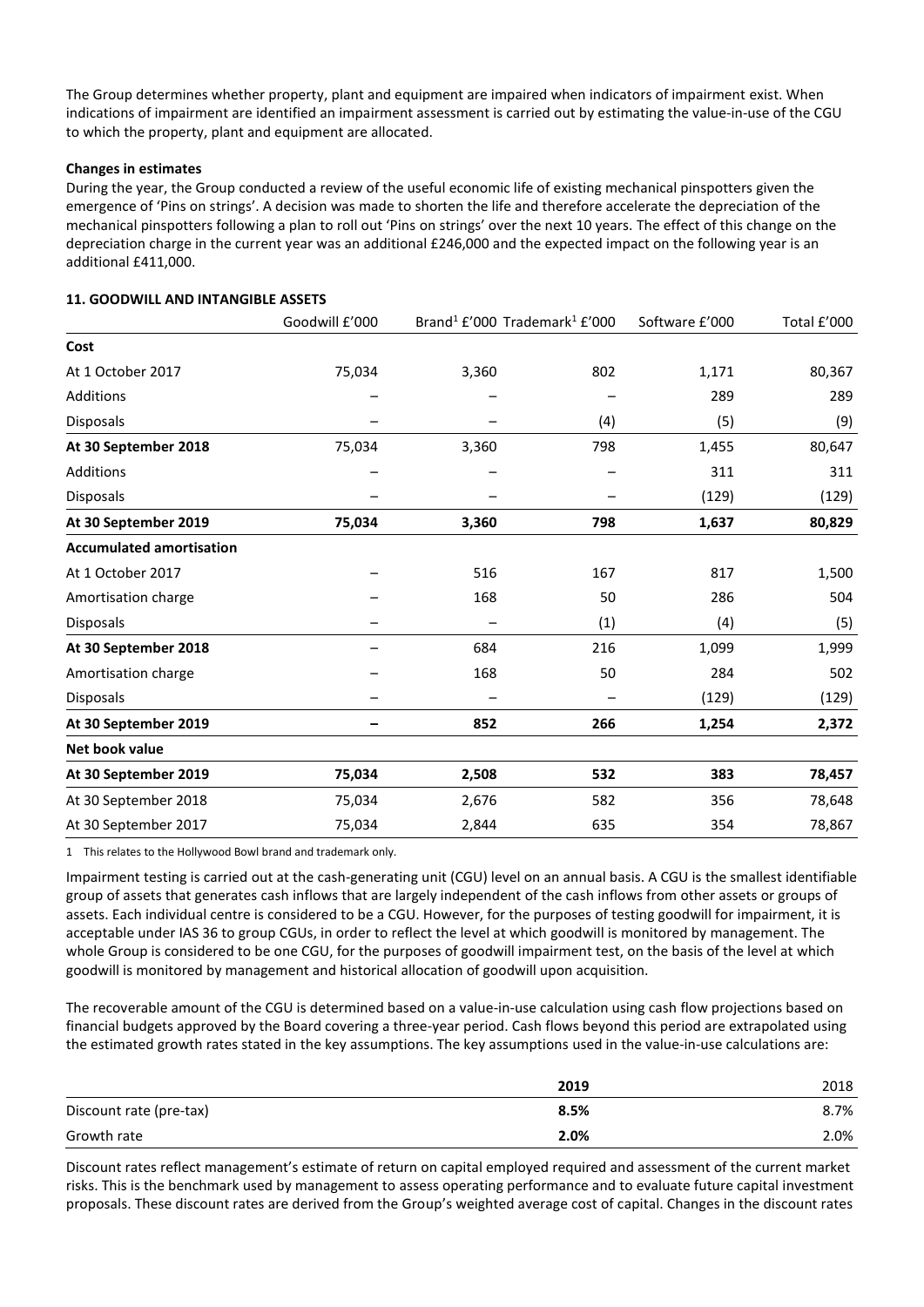over the years are calculated with reference to latest market assumptions for the risk-free rate, equity market risk premium and the cost of debt. Other assumptions also include the number of games and spend per game.

Goodwill is tested for impairment on at least an annual basis, or more frequently if events or changes in circumstance indicate that the carrying value may be impaired. In the years under review management's value-in-use calculations have indicated no requirement to impair.

### **Sensitivity to changes in assumptions**

The estimate of the recoverable amounts associated with the CGU affords reasonable headroom over the carrying value.

Management have sensitised the key assumptions in the goodwill impairment tests and under both the base case and sensitised cases no impairment exists. The key assumptions used and sensitised were forecast growth rates and the discount rate, which were selected as they are the key variable elements of the value-in-use calculation.

A reduction of 2 per cent in growth rates for each CGU or an increase in the discount rate applied to the cash flows of each CGU of 1 per cent would not cause the carrying value to exceed its recoverable amount. Therefore, management believe that any reasonably possible change in the key assumptions would not result in an impairment charge.

### **12. TRADE AND OTHER RECEIVABLES**

|                   | 30 September 2019<br>f'000 | 30 September 2018<br>f'000 |
|-------------------|----------------------------|----------------------------|
| Trade receivables | 734                        | 344                        |
| Other receivables | 40                         | 45                         |
| Prepayments       | 7.240                      | 6,174                      |
|                   | 8,014                      | 6,563                      |

Trade receivables have an ECL against them that is immaterial. There were no overdue receivables at the end of any period.

### **13. TRADE AND OTHER PAYABLES**

|                                | 30 September 2019<br>£'000 | 30 September 2018<br>f'000 |
|--------------------------------|----------------------------|----------------------------|
| Current                        |                            |                            |
| Trade payables                 | 3,189                      | 3,548                      |
| Other payables                 | 3,493                      | 3,364                      |
| Accruals and deferred income   | 8,735                      | 7,091                      |
| Taxation and social security   | 3,047                      | 2,623                      |
| Total trade and other payables | 18,464                     | 16,626                     |
|                                | 30 September 2019<br>f'000 | 30 September 2018<br>f'000 |
| Non-current                    |                            |                            |
| Other payables                 | 6,846                      | 7,616                      |

Accruals and deferred income includes a staff bonus provision of £2,913,000 (30 September 2018: £2,312,000). Deferred income includes £472,000 (30 September 2018: £433,000) of customer deposits received in advance, all of which is recognised in the income statement during the following financial year.

Non-current other payables includes lease incentives received of £2,437,000 (30 September 2018: £2,560,000) which are expected to be released to the income statement on a straight-line basis over the remaining term of each lease, which ranges from 1 to 25 years, and extended credit of £4,409,000 (30 September 2018: £5,056,000) from an amusement machine supplier. The total amount outstanding due to the amusement machine supplier as at 30 September 2019 is £7,592,000 (30 September 2018: £8,133,000), out of which £3,183,000 (30 September 2018: £3,077,000) is disclosed within the current liabilities.

# **14. LOANS AND BORROWINGS**

|           | 30 September 2019<br>£'000 | 30 September 2018<br>f'000 |
|-----------|----------------------------|----------------------------|
| Current   |                            |                            |
| Bank loan | 1,380                      | 1,380                      |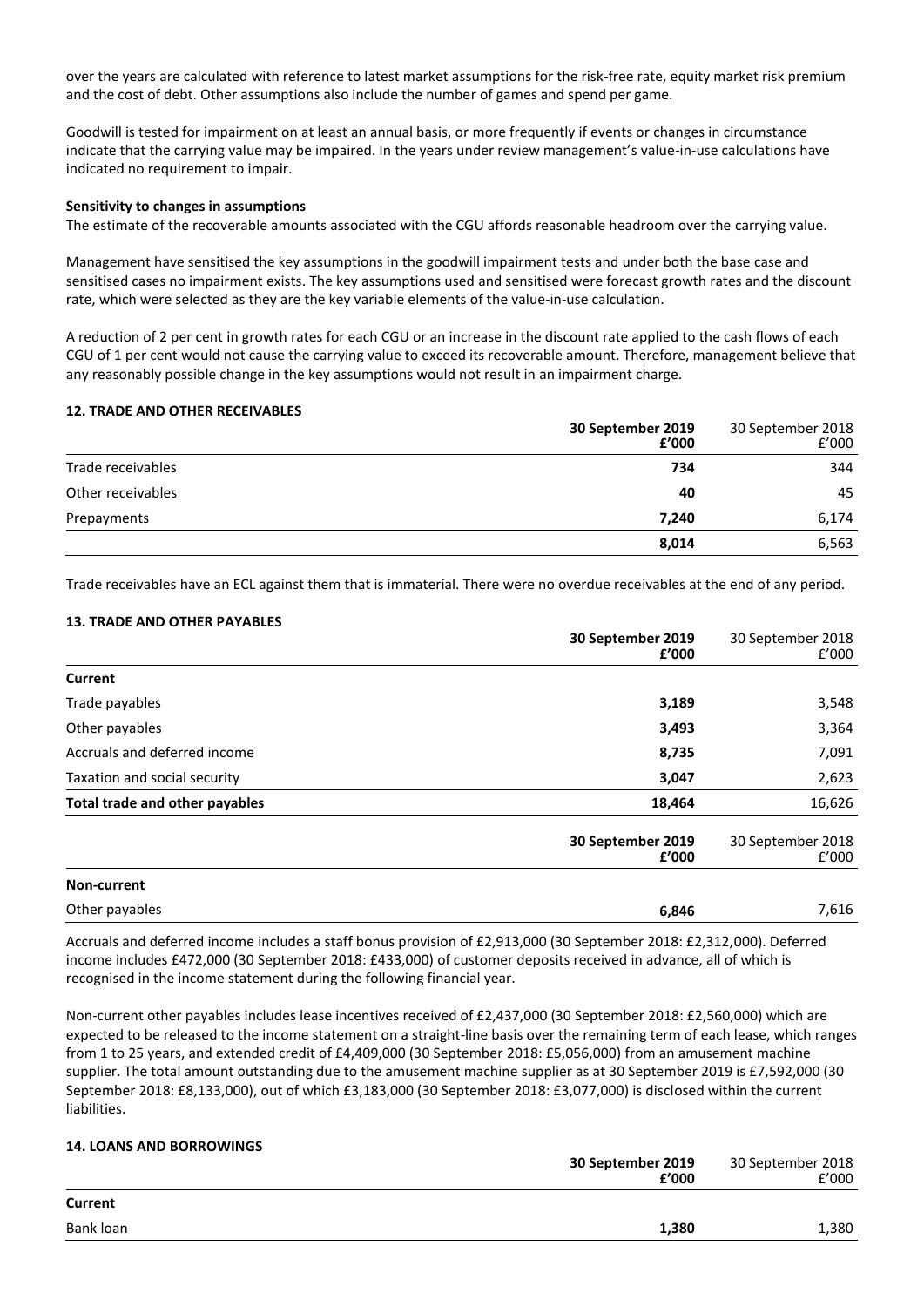| Borrowings (less than 1 year)    | 1,380  | 1,380  |
|----------------------------------|--------|--------|
| Non-current                      |        |        |
| Bank loan                        | 25,383 | 26,763 |
| Borrowings (greater than 1 year) | 25,383 | 26,763 |
| <b>Total borrowings</b>          | 26,763 | 28,143 |

Bank borrowings have the following maturity profile:

|                         | 30 September 2019<br>£'000 | 30 September 2018<br>f'000 |
|-------------------------|----------------------------|----------------------------|
| Due in less than 1 year | 1,500                      | 1,500                      |
| Less issue costs        | (120)                      | (120)                      |
|                         | 1,380                      | 1,380                      |
| Due 2 to 5 years        | 25,500                     | 27,000                     |
| Less issue costs        | (117)                      | (237)                      |
| <b>Total borrowings</b> | 26,763                     | 28,143                     |

The bank loans are secured by a fixed and floating charge over all assets. The loans carry interest at LIBOR plus a variable margin.

|                                      | 30 September 2019<br>f'000 | 30 September 2018<br>f'000 |
|--------------------------------------|----------------------------|----------------------------|
| Loans and borrowings brought forward | 28,143                     | 29,523                     |
| Repayment during the year            | (1,500)                    | (1,500)                    |
| Amortisation of issue costs          | 120                        | 120                        |
| Loans and borrowings carried forward | 26,763                     | 28,143                     |

On 21 September 2016, the Group entered into a £30m facility with Lloyds Bank plc. This facility is due for repayment in instalments over a five-year period up to the expiry date of 20 September 2021. The first repayment of £0.75m was due 31 December 2017, and every six months up to 31 December 2020. The remaining balance of £24.75m will be repayable at the expiry date of 20 September 2021. As at 30 September 2019, the outstanding loan balance, excluding the amortisation of issue costs, was £27,000,000 (30 September 2018: £28,500,000). In addition, the Group had an undrawn £5m revolving credit facility and undrawn £5m capex facility at 30 September 2019 and 30 September 2018. All loans carry interest at LIBOR plus a margin, which varies in accordance with the ratio of net debt divided by EBITDA and cash flow cover. The margin at 30 September 2019 and 30 September 2018 was 1.75 per cent. The Group considers this feature to be a non-financial variable that is specific to a party to the contract and hence not treated as an embedded derivative.

The terms of the Facility include the following Group financial covenants:

(i) that the ratio of consolidated total net debt to EBITDA in respect of any relevant period shall not exceed 1.25:1 and (ii) that the ratio of consolidated cash flow to consolidated debt service in respect of any relevant period shall not be less than 1:1

The Group operated within these covenants during the period and the previous period.

# **15. RELATED PARTY TRANSACTIONS**

### **30 September 2019 and 30 September 2018**

During the period, and the previous period, there were no transactions with related parties.

### **16. DIVIDENDS PAID AND PROPOSED**

|                                                                             | 30 September 2019<br>£'000 | 30 September 2018<br>f'000 |
|-----------------------------------------------------------------------------|----------------------------|----------------------------|
| The following dividends were declared and paid by the Group:                |                            |                            |
| Final dividend year ended 30 September 2017 - 3.95p per Ordinary share      |                            | 5,925                      |
| Special dividend year ended 30 September 2017 - 3.33p per Ordinary<br>share |                            | 4.995                      |
| Interim dividend year ended 30 September 2018 - 2.03p per Ordinary<br>share |                            | 3.044                      |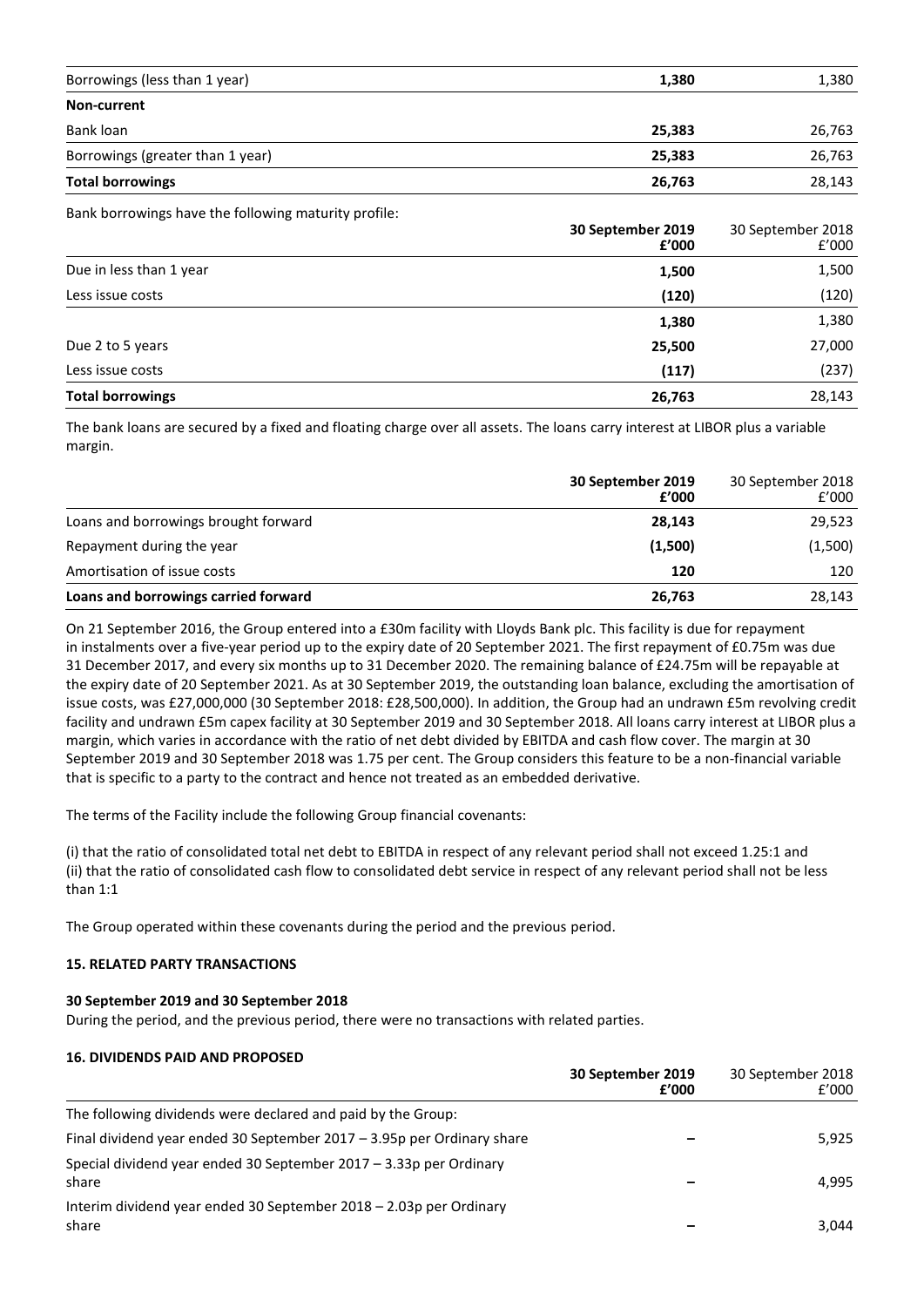| Final dividend year ended 30 September $2018 - 4.23p$ per Ordinary share                             | 6.344  |        |
|------------------------------------------------------------------------------------------------------|--------|--------|
| Special dividend year ended 30 September 2018 - 4.33p per Ordinary<br>share                          | 6,495  |        |
| Interim dividend year ended 30 September 2019 - 2.27p per Ordinary                                   |        |        |
| share                                                                                                | 3,405  |        |
|                                                                                                      | 16,244 | 13,964 |
| Proposed for approval by shareholders at AGM (not recognised as a<br>liability at 30 September 2019) |        |        |
| Final dividend year ended 30 September $2019 - 5.16p$ per Ordinary share<br>(2018: 4.23p)            | 7.740  | 6.344  |
| Special dividend year ended 30 September 2019 - 4.50p per Ordinary<br>share (2018: 4.33p)            | 6,750  | 6,495  |

### **Responsibility statement of the Directors**

The following statement will be contained in the 2019 Annual Report and Accounts

We confirm that to the best of our knowledge:

the Financial Statements, prepared in accordance with the applicable set of accounting standards, give a true and fair view of the assets, liabilities, financial position and profit or loss of the Company and the undertakings included in the consolidation taken as a whole; and

the Strategic Report includes a fair review of the development and performance of the business and the position of the issuer and the undertakings included in the consolidation taken as a whole, together with a description of the principal risks and uncertainties that they face.

We consider the Annual Report and Accounts, taken as a whole, is fair, balanced and understandable and provides the information necessary for shareholders to assess the Group's position and performance, business model and strategy.

On behalf of the Board

**Stephen Burns Laurence Keen Chief Executive Officer Chief Financial Officer 13 December 2019 13 December 2019**

### **PRINCIPAL RISKS - EFFECTIVE RISK MANAGEMENT**

### **Our approach to risk**

When we look at risk, we specifically consider the effects it could have on our business model, our culture and therefore our ability to deliver our long-term strategic purpose.

We consider both short- and long-term risks within a timeframe of up to three years. We consider social, governance and environmental risks, as well as financial risks.

#### **Risk appetite**

This describes the amount of risk we are willing to tolerate as a business. We have a higher appetite for risks accompanying a clear opportunity to deliver on the strategy of the business.

We have a low appetite for, and tolerance of, risks that have a downside only, particularly when they could adversely impact health and safety or our values, culture or business model.

#### **Our risk management process**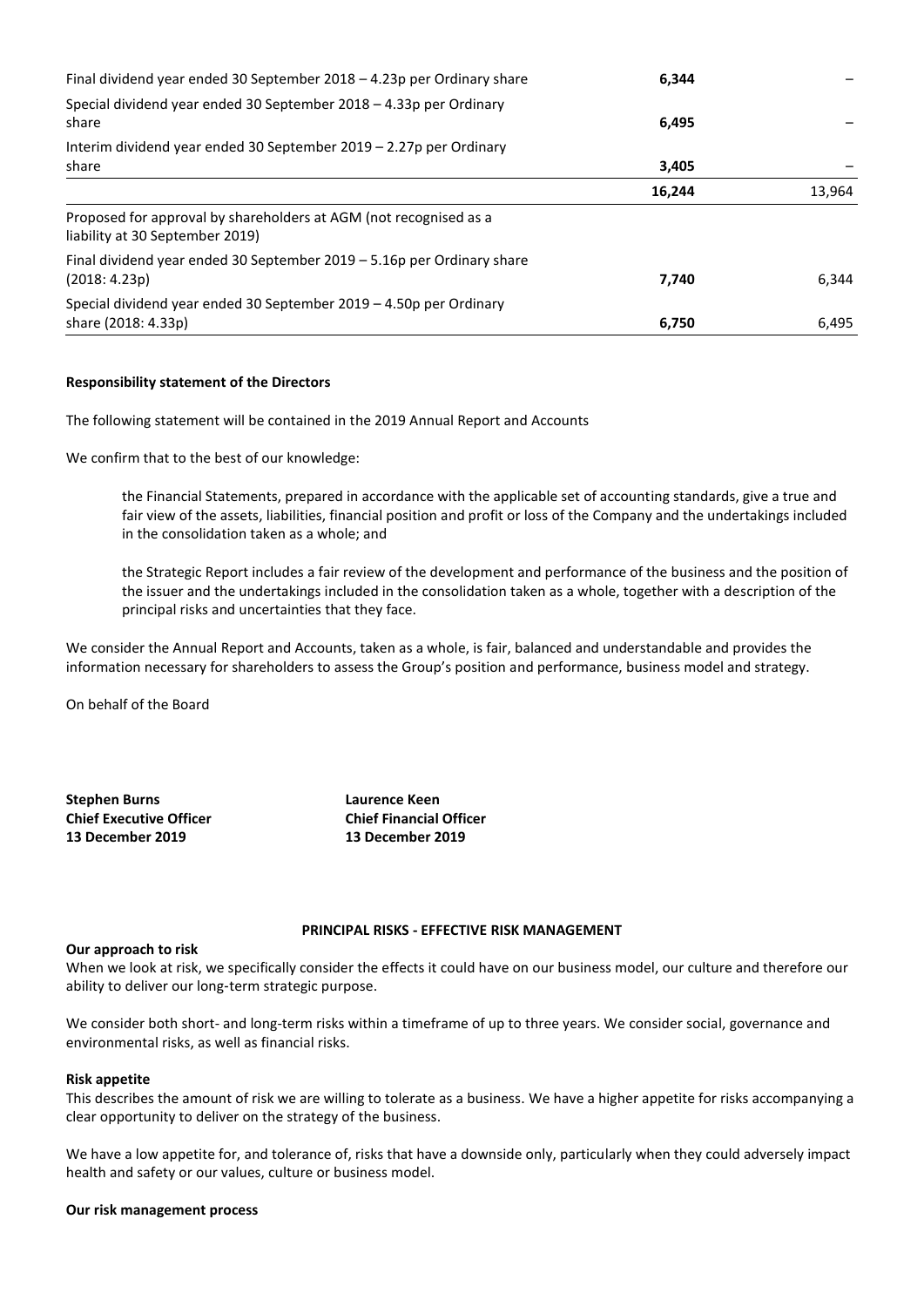The Board is ultimately responsible for ensuring that a robust risk management process is in place and that it is being adhered to. The main steps in this process are:

- Department heads formally review their risks on a six-monthly basis to compile their department risk register. They consider the impact each risk could have on the department and overall business, as well as the mitigating controls in place. They assess the likelihood and impact of each risk.
- The Executive team reviews each departmental risk register. Any risks which are deemed to have a level above our appetite are added to/retained on the Group risk register ('GRR') which provides an overview of such risks and how they are being managed. The GRR also includes any risks the Executive team is managing at a Group level. The Executive team determines mitigation plans for review by the Board.
- The Board challenges and agrees the Group's key risk, appetite and mitigation actions twice yearly and uses its findings to finalise the Group's principal risks.
- The principal risks are taken into account in the Board's consideration of long-term viability as outlined in the viability statement.
- We acknowledge that risks and uncertainties of which we are unaware, or which we currently believe are immaterial, may have an adverse effect on the Group.

### **Risk management activities**

Risks are identified via: operational reviews by senior management; internal audits; control environments; our whistleblowing helpline; and independent project analysis.

The internal audit team provides independent assessment of the operation and effectiveness of the risk framework and process in centres, including the effectiveness of the controls, reporting of risks and reliability of checks by management.

We have undertaken an extensive review of the organisation's risk profile to verify that all risks have been identified and considered by management.

# **TREND CHANGE** *Increasing Unchanged Decreasing*

| <b>RISK TYPE</b>                       | <b>RISK AND IMPACT</b>                                                                                                                                              | <b>MITIGATING FACTORS</b>                                                                                                                                                                                                                                                                                                 |
|----------------------------------------|---------------------------------------------------------------------------------------------------------------------------------------------------------------------|---------------------------------------------------------------------------------------------------------------------------------------------------------------------------------------------------------------------------------------------------------------------------------------------------------------------------|
| <b>FINANCIAL 1</b><br><b>Unchanged</b> | Adverse economic<br>$\bullet$<br>conditions may affect<br>Group results.<br>A decline in spend on<br>$\bullet$<br>discretionary leisure<br>activity could lead to a | The Board is comfortable that the majority of locations<br>٠<br>are based in high-footfall areas which should stand up<br>to a recessionary decline. This continues to be a focus<br>as can be seen by the new centre openings and their<br>performance. Recent new openings continue to<br>provide strong returns.       |
|                                        | reduction in profits.                                                                                                                                               | A focus on opening new centres only with appropriate<br>٠<br>property costs remains high on the new-opening<br>agenda.                                                                                                                                                                                                    |
|                                        |                                                                                                                                                                     | We have an unrelenting focus on service, quality and<br>$\bullet$<br>value and are continuing to invest in our centres. Plans<br>are developed to mitigate many types of cost increase.                                                                                                                                   |
| <b>FINANCIAL 2</b>                     | Adversely impacted by<br>$\bullet$                                                                                                                                  | The Group has considerable headroom on the current<br>٠                                                                                                                                                                                                                                                                   |
| <b>Unchanged</b>                       | a failure to review<br>funding arrangements<br>when they become due,<br>or a failure to meet<br>banking covenants.<br>Covenant breach would                         | facility with net debt and cash flow cover significantly<br>below its covenant levels, as shown in the monthly<br>Board packs. We prepare short-term and long-term<br>cash flow, EBITDA and covenant forecasts to ensure<br>risks are identified early. Tight controls exist over the<br>approval for capex and expenses. |
|                                        | result in a review of<br>banking arrangements<br>and potential liquidity<br>issues.                                                                                 | The Group has a retained excess cash facility which<br>٠<br>allows for retained cash each year to be used to fund<br>capital, dividends, exceptional costs and permitted<br>acquisitions - without being taken into account for<br>consolidated cash flow covenant tests.                                                 |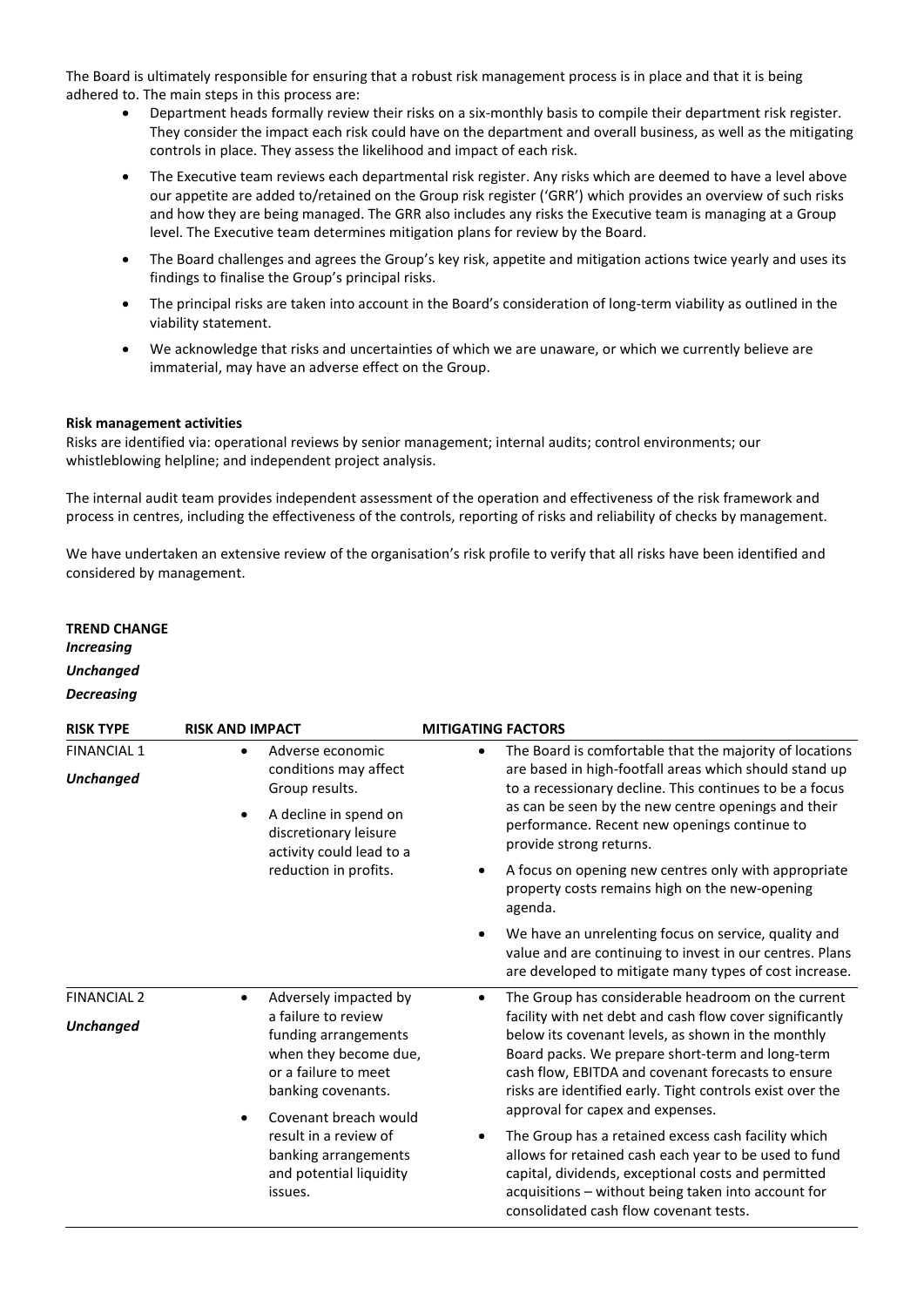| <b>FINANCIAL 3</b><br>New                 | The result of Brexit<br>could cause disruption<br>to business conditions<br>and increase input costs<br>for certain food and<br>drink, due to additional<br>import costs.                                                                                                                        | Collaborative relationships with key suppliers, Brakes<br>and Molson Coors, to help identify any potential cost<br>increases.<br>Minimal fresh ingredients in the business which are<br>$\bullet$<br>likely to see the largest financial cost impact.                                                                                                                                                                               |
|-------------------------------------------|--------------------------------------------------------------------------------------------------------------------------------------------------------------------------------------------------------------------------------------------------------------------------------------------------|-------------------------------------------------------------------------------------------------------------------------------------------------------------------------------------------------------------------------------------------------------------------------------------------------------------------------------------------------------------------------------------------------------------------------------------|
|                                           |                                                                                                                                                                                                                                                                                                  | Increased stock holdings on all identified risk lines upon<br>$\bullet$<br>consultation with suppliers.                                                                                                                                                                                                                                                                                                                             |
|                                           |                                                                                                                                                                                                                                                                                                  | Scoring system for rollout is bought from Italy, but all<br>Euros have already been purchased.                                                                                                                                                                                                                                                                                                                                      |
| <b>OPERATIONAL 1</b><br><b>Decreasing</b> | Failure in the stability or<br>$\bullet$<br>availability of<br>information through IT<br>systems could affect<br>Group business and<br>operations.<br>Customers not being<br>able to book through<br>website. Inaccuracy of<br>data could lead to<br>incorrect business<br>decisions being made. | All core systems (non-cloud based) are backed up to<br>$\bullet$<br>our disaster recovery centre.                                                                                                                                                                                                                                                                                                                                   |
|                                           |                                                                                                                                                                                                                                                                                                  | The reservation/CRM systems, provided by a third<br>$\bullet$<br>party, are hosted by Microsoft Azure Cloud for added<br>resilience and performance. This has full business<br>continuity provision and scalability for peak trading<br>periods.                                                                                                                                                                                    |
|                                           |                                                                                                                                                                                                                                                                                                  | The reservations system has an offline mode, so<br>$\bullet$<br>customers could still book but the CCC and online<br>booking facility would be down. A back-up system<br>exists for CCC to take credit card payments offline. A<br>full audit process exists for offline functionality.                                                                                                                                             |
|                                           |                                                                                                                                                                                                                                                                                                  | All technology changes which affect core systems are<br>$\bullet$<br>authorised via change control procedures.                                                                                                                                                                                                                                                                                                                      |
| <b>OPERATIONAL 2</b><br><b>Unchanged</b>  | <b>Operational business</b><br>$\bullet$<br>failures from key<br>suppliers (non-IT).<br>Unable to provide<br>٠<br>customers with a full<br>experience.                                                                                                                                           | The Group has key suppliers in food and drink under<br>$\bullet$<br>contract to tight service level agreements (SLAs). Other<br>suppliers that know our business could be introduced,<br>if needed, at short notice. Centres hold between a 14<br>and 21 day supply of food, drink and amusement<br>product. Regular reviews and updates are held with<br>external partners to identify any perceived risk and its<br>resolution.   |
| <b>OPERATIONAL 3</b><br><b>Unchanged</b>  | Any disruption which<br>$\bullet$<br>affects Group<br>relationship with<br>amusement suppliers.                                                                                                                                                                                                  | Regular key supplier meetings between our Head of<br>$\bullet$<br>Amusements, and Namco and Inspired Gaming. There<br>are biannual meetings between the CEO, CFO and<br>Namco.                                                                                                                                                                                                                                                      |
|                                           | Customers would be<br>unable to utilise a core<br>offer in the centres.                                                                                                                                                                                                                          | Namco are a long-term partner that has a strong UK<br>presence and supports the Group with lots of trials,<br>initiatives and discovery visits.                                                                                                                                                                                                                                                                                     |
| <b>OPERATIONAL 4</b><br><b>Unchanged</b>  | Loss of key personnel -<br>$\bullet$<br>centre managers.<br>Lack of direction at<br>centre level with effect<br>on customers.<br>More difficult to<br>execute business plans                                                                                                                     | The Group runs centre manager-in-training (CMIT) and<br>$\bullet$<br>assistant manager-in-training (AMIT) programmes<br>annually, which identify potential centre talent and<br>develop staff ready for these roles. CMIT participants<br>run centres, with assistance from the regional support<br>manager as well as experienced centre managers from<br>across the region, when a vacancy needs to be filled at<br>short notice. |
|                                           | and strategy, impacting<br>on revenue and<br>profitability.                                                                                                                                                                                                                                      | The centre manager bonus scheme has been reviewed<br>this year to ensure it is still a strong recruitment and<br>retention tool. Small amends to make it more attractive<br>include a long-term retention plan.                                                                                                                                                                                                                     |
|                                           |                                                                                                                                                                                                                                                                                                  | Introduced a 'floating' centre manager role which<br>ensures cover when needed.                                                                                                                                                                                                                                                                                                                                                     |